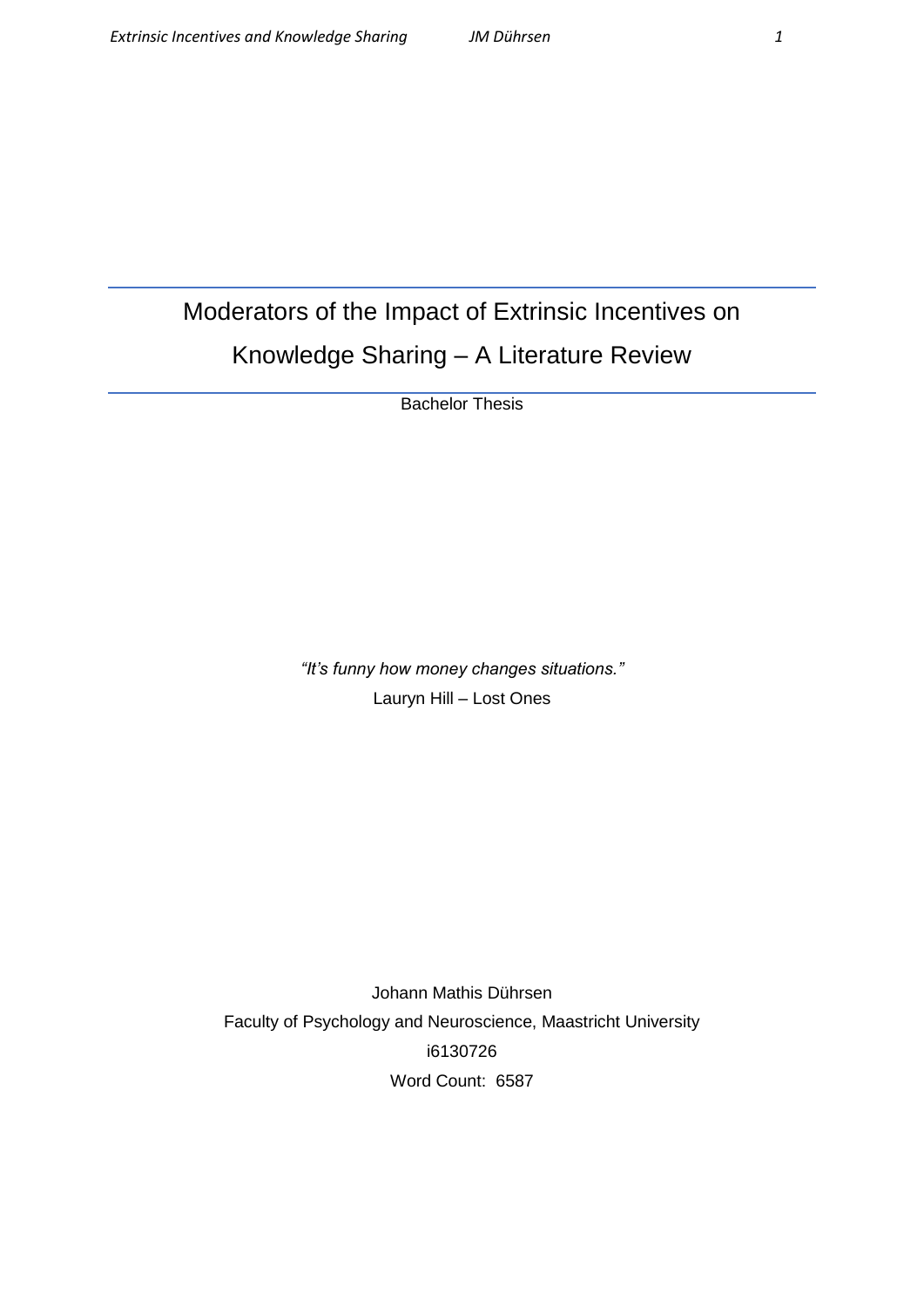# **Contents**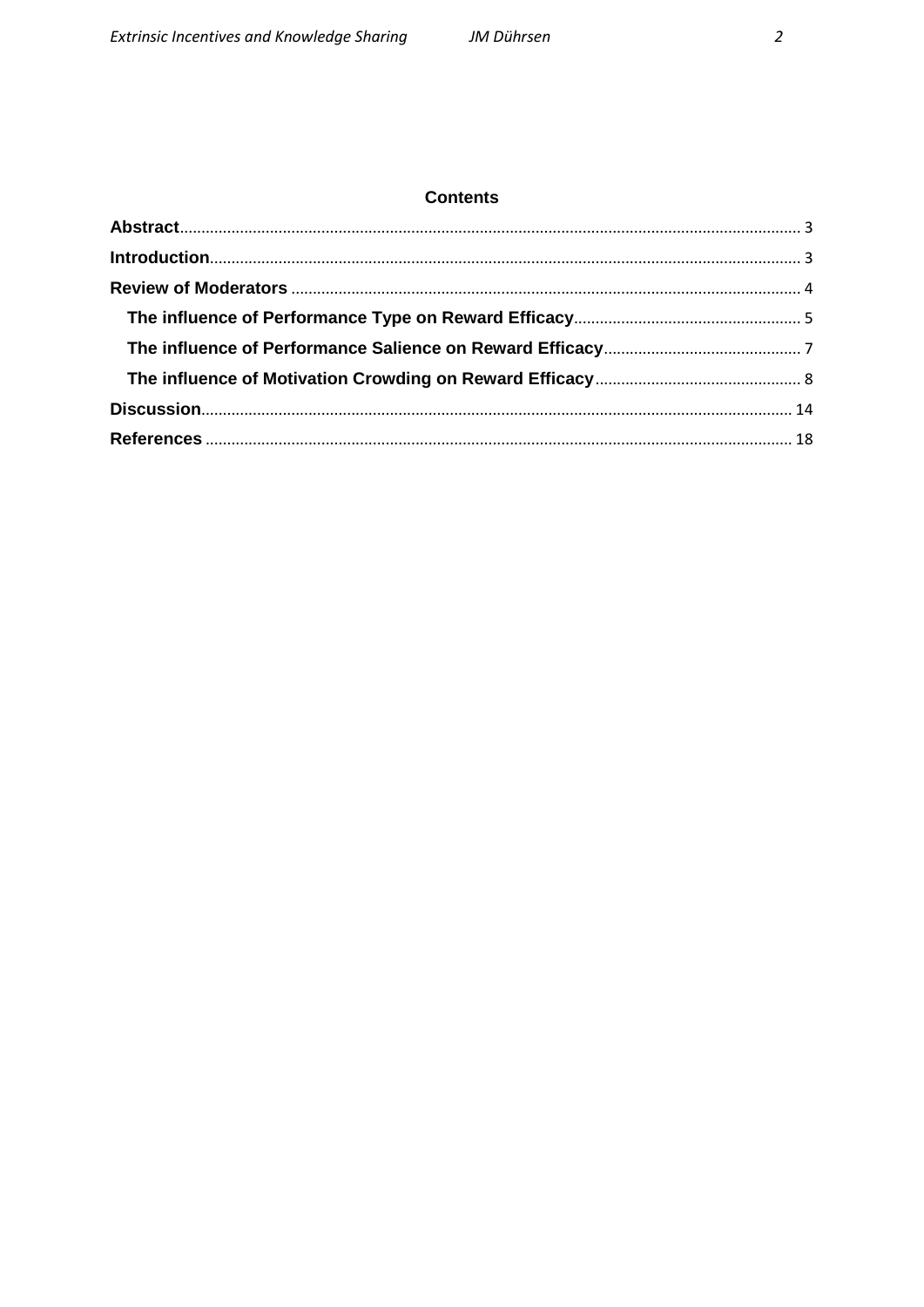#### **Abstract**

<span id="page-2-0"></span>There have been contradicting findings on whether extrinsic incentives increase knowledge sharing behaviour. Three moderators were evaluated as to whether they can help explain the findings. Performance type has, from a limited number of studies, yielded mixed evidence which is slightly in favour of it having an impact. Motivation crowding has received more supportive than opposing evidence, but also only from a small amount of research. Finally, performance salience of rewards has only been suggested by a meta-analysis, and not been tested in knowledge sharing studies, but offers a compelling explanation of some studyresults and why the other two moderators impact the incentive-performance relationship. Practitioners are advised to take the three moderators into account when implementing incentives to promote knowledge sharing. Future research should overcome constructvalidity issues of intrinsic motivation and include mediators for deeper insights. Overall, findings support the notion that assuming rewards to always increase behaviour frequency is simplistic.

*Keywords:* knowledge sharing, rewards, incentives, intrinsic motivation, extrinsic motivation, motivation crowding, performance salience, performance criteria

# **Introduction**

<span id="page-2-1"></span>Knowledge sharing is the "process through which explicit or tacit knowledge is communicated and appropriated to other individuals." (Schwartz & Te'eni, 2011, p1418). In organisations, it happens in an immense variety of conditions: From coincidental informal interactions to formalised reports, from face-to-face group meetings to chat-threads in digital knowledge repositories. Knowledge sharing is an essential part of knowledge management, which are the actions an organisation takes to use knowledge to reach its goals (Holsapple, 2013). It happens with almost every word spoken, yet its quality is the knowledge management element most likely to deteriorate (Hutzschenreuter & Listner, 2007).

This is cumbersome, since knowledge sharing is relevant to the performance of companies (Grant, 1996). Shared knowledge has more impact than unshared knowledge, not only because more people possess it, but also because of synergistic effects of knowledge combination (Chou & Tsai, 2004) that follow. Companies' problem-solving capacities are positively influenced by it (Chow et al., 2008) and it reduces recurrent mistakes (Weick, 2011). The impact of knowledge sharing is illustrated by Babcock (2004),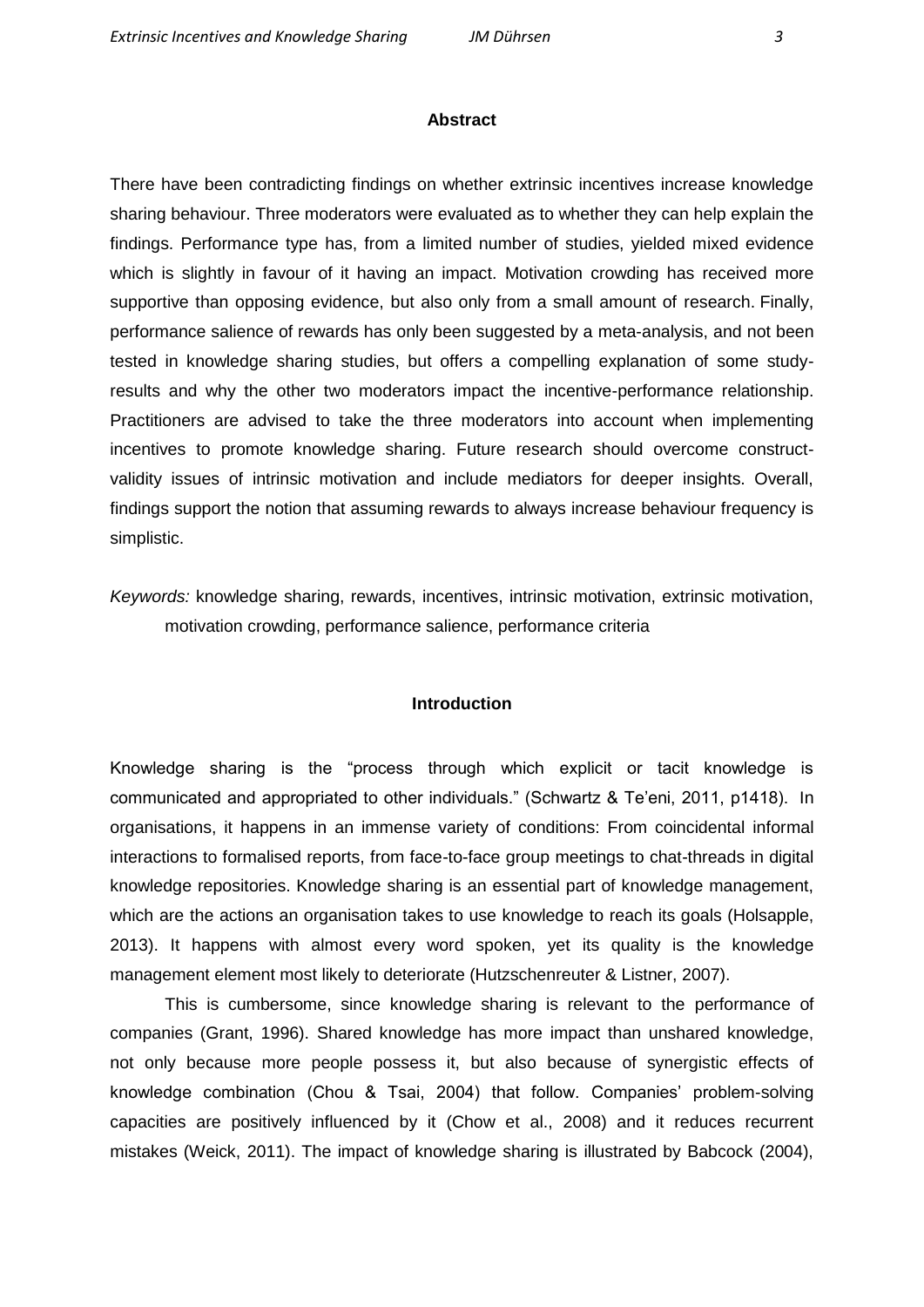who estimates that its improvement could save Fortune 500 companies 37 billion dollars a year.

Companies therefore try to increase knowledge sharing. This is often done by introducing extrinsic rewards like money or positive evaluations. Implementing rewards cost organisations substantial amounts of time and money. But the simple assumptions that a rewarded behaviour will occur more often does not seem to hold: Numerous studies examining extrinsic rewards have come to contradicting conclusions on whether they promote knowledge sharing (Wang & Noe, 2010). Some studies found no effect of rewards (e.g. Jin Chang, Pao Yeh & Yeh, 2007), others did (e.g. Shoemaker, 2016) and still others observed effective and ineffective rewards in the same experiment (Hung, Durcikova, Lai & Lin, 2011). These results may be due to significant variations between studies, such as different types of reward. Previous studies featured rewards awarded to individuals and to groups, monetary and non-monetary rewards (e.g. grades), as well as tangible and intangible rewards (e.g. public recognition). Likewise, knowledge sharing was researched in a variety of contexts such as electronic and face-to-face settings, with explicit and implicit knowledge being shared, and with performance dependent on quality or quantity of knowledge. Given this diversity of variables and environments, it is possible that the difference in results is due to moderators acting on the reward-performance relationship.

This paper therefore sets out to advance the discussion as to which, if any, variables moderate the efficacy of rewards. Based on present findings, it is argued that three potential moderators are worthy of future investigation: the performance type (quality- or quantity dependence of performance), the performance-salience of rewards, and the motivation crowding effect. For this purpose, first the evidence for each moderator is reviewed. Secondly, the discussion section will elaborate on several methodological issues, implications for future research, and possible explanations for the observed results.

## **Review of Moderators**

<span id="page-3-0"></span>To find potential moderators, an unsystematic literature search was conducted and two factors, performance type and motivation crowding, were found to have a sufficient amount of studies to be evaluated. A third factor, performance salience of rewards, was included due to it maybe being a mediator of performance type and motivation crowding and therefore possibly illuminative for how rewards affect performance in knowledge sharing.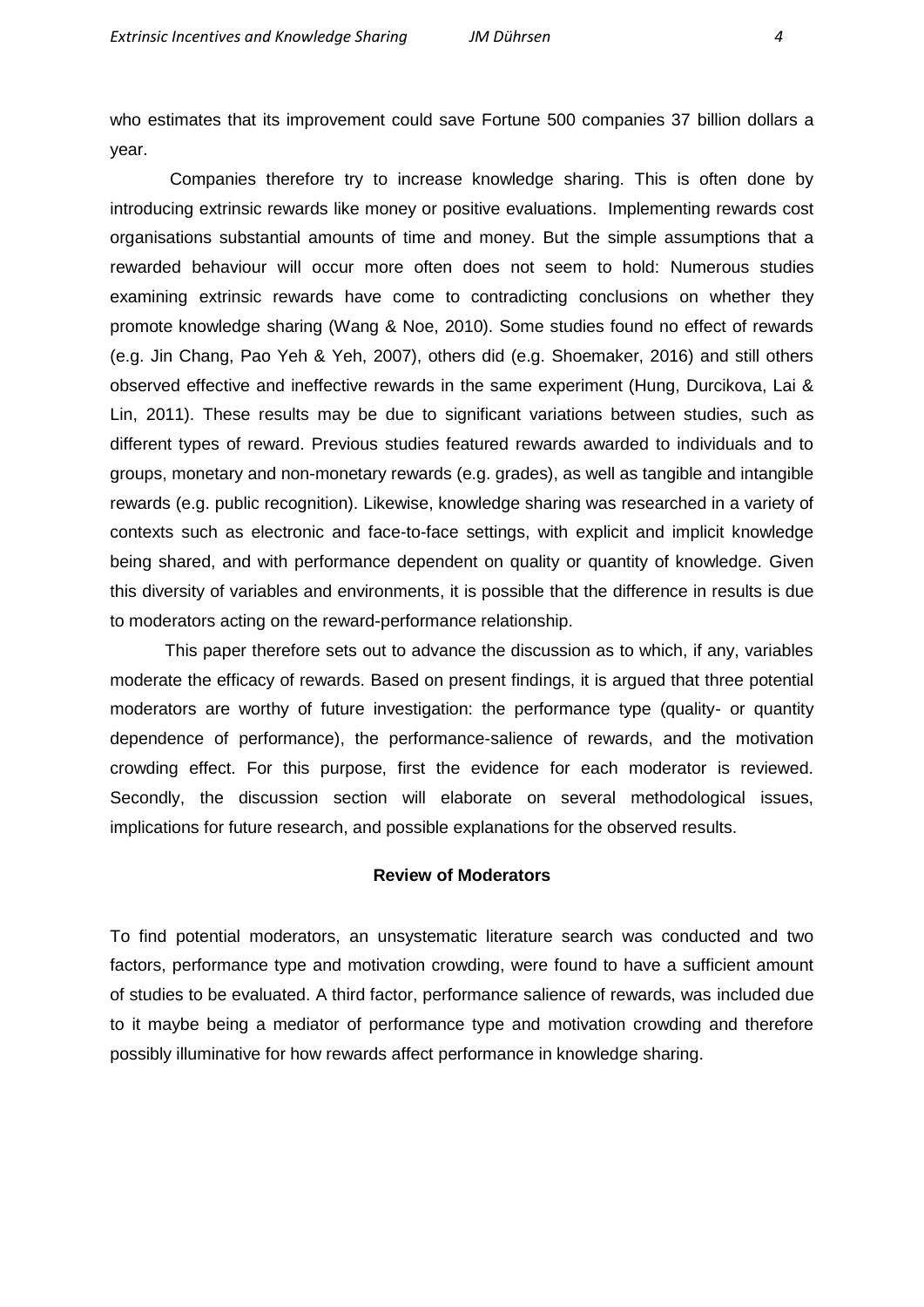## **The influence of Performance Type on Reward Efficacy**

<span id="page-4-0"></span>The first potential moderator of the incentive-performance relationship of knowledge sharing to be examined is how performance is defined. Performance criteria differ in how much they emphasise quantity or quality: Quantity-dependent tasks, such as for example finding animals that start with a certain letter, involve clearly measurable goals, and performance on these tasks varies based on how frequently they are attained. Conversely, when a task is given quality-dependent criteria, results vary along a spectrum of value or intensity. Writing a humorous novel would be exemplifying for this category. Knowledge sharing tasks differ in whether their performance is quality- or quantity-dependent. In the following, findings about the impact of incentives on quality- and quantity of knowledge sharing is reviewed.

Cerasoli, Nicklin & Ford (2014) investigated performance type as a moderator in their meta-analysis about the impact of extrinsic and intrinsic motivation on task performance. The studies used were not specifically knowledge sharing studies, but from diverse work, school and physical settings. Intrinsic motivation was defined as "the participation in an activity because it was intrinsically enjoyable, or as task fulfillment" and extrinsic motivation as participation due to task-external consequences of participation. The authors found support for the proposition that intrinsic motivation better predicts quality-dependent performance and extrinsic motivation better predicts quantity-dependent performance. Based on those results, quantity-dependent knowledge sharing would be predicted to be more so influenced by changes to extrinsic than intrinsic motivation, and quality-dependent knowledge sharing more so by changes to intrinsic motivation.

A small amount of studies which will now be reviewed measured knowledge sharing rates and quality and quantity of performance. Their findings tentatively suggest that the performance-type dependent impact of incentives extends to knowledge-sharing tasks. Results most congruent with this hypothesis were found by Liu, Liang, Rajagopalan & Sambamurthy (2011). In their study, two online-communities were offered a monetary incentive to assess its effects on knowledge sharing. On average, incentivised communitymembers had a higher quantity of sharing, but the quality did not change. Slightly more nuanced results were found by Wang, Noe & Wang (2011). They introduced different incentive schemes together with the start of the use of an electronic knowledge management system in a Chinese company. The first incentive, informing employees that their knowledge sharing behaviours would be part of their performance evaluation, led to an average increase in both quality and quantity of contributions. The second incentive, a version of the latest cellphone to be awarded to the top thirty percent of performers, increased quantity significantly and quality well-nigh significantly. Thus, two out of the three so-far mentioned incentives had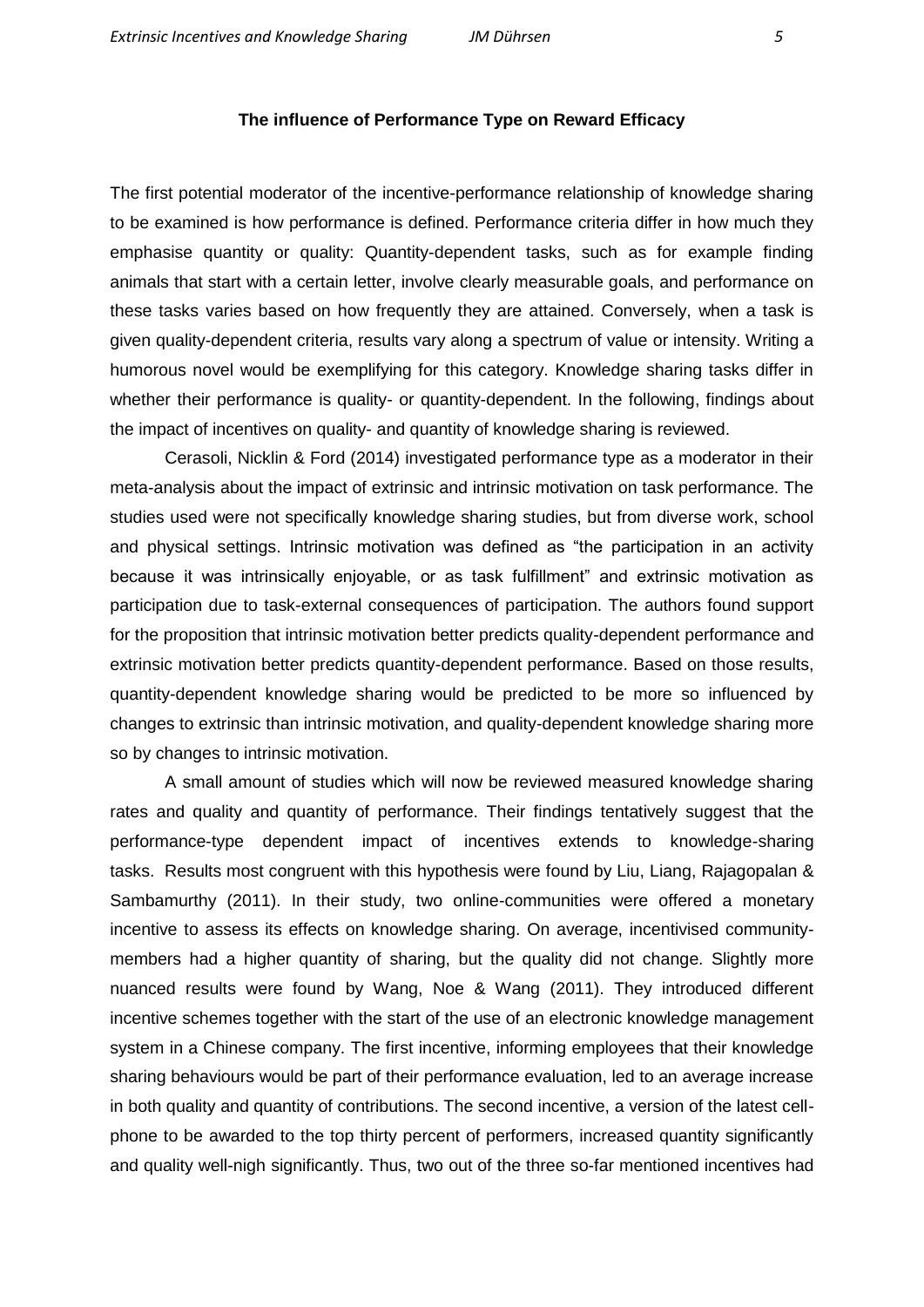a stronger effect on quantity of performance, congruent with the propositions of Cerasoli et al. (2014). The impact on quality was not uniform: In one case quality of performance decreased non-significantly and in the other two it increased non-significantly. A conceptually similar study found results that can be interpreted to be in line with the prediction of a differential effect of performance type and is therefore worth mentioning. Wang, Clay and Forsgren (2015) investigated the interaction of task complexity and motivation type for knowledge sharing tasks with a survey. For complex knowledge sharing tasks, intrinsic motivation was positively associated with frequency of knowledge sharing, and extrinsic motivation negatively. Execution of mundane knowledge sharing tasks however was positively related to extrinsic motivation, and intrinsic motivation was not. Under the assumption that complex tasks are more likely to be quality-dependent and mundane tasks more quantity-dependent, these results also support performance type as a moderator of the efficacy of extrinsic rewards. Not in line with the predictions based on Cerasoli et al. (2014) were the results of an experimental study using groups of Taiwanese university students. Hung et al. (2011) conducted a brainstorming task and incentivised participants with a monetary reward for the top knowledge contributors and a reputation feedback procedure, which involved a public ranking of participants based on their contributions in seven-minute intervals. The monetary reward affected neither quantity nor quality of contribution, and the reputation feedback procedure affected both positively.

Out of the four studies addressed, Wang et al.'s (2011) possesses the highest evidentiary force due to its realistic setting and good measurement method: It was conducted in a real-life corporate setting, and assessed quality and quantity of contributions with expert ratings. Liu et al.'s (2011) study is of similar quality, having been conducted in an online community for professionals, and with quality ratings by knowledge seekers. The two remaining studies are slightly less informative given that Wang et al.'s (2015) assessment of performance type via task complexity is an assumption and they measured via self-report. Compromising for Hung et al. (2011) is that they used student participants and had no longterm observation of the impact of rewards: This is potentially problematic, since Huysman & de Wit (2002) report that the impact of rewards can have a temporal profile: After an initial rise, response to the reward drops. Another design-aspect of Hung et al. (2011) that questions the validity of their results is that their reputation feedback occurred every seven minutes, possibly becoming much more salient than the monetary reward and thereby limiting the impact of it. Further, such a high frequency of giving reputation feedback would not be found in many, if any, real-life settings.

One of the two more informative studies (Liu et al., 2011) and one of the two less informative studies (Wang et al., 2015) showed results in line with the predictions of a differential effect of incentives, having observed extrinsic incentives to have a stronger effect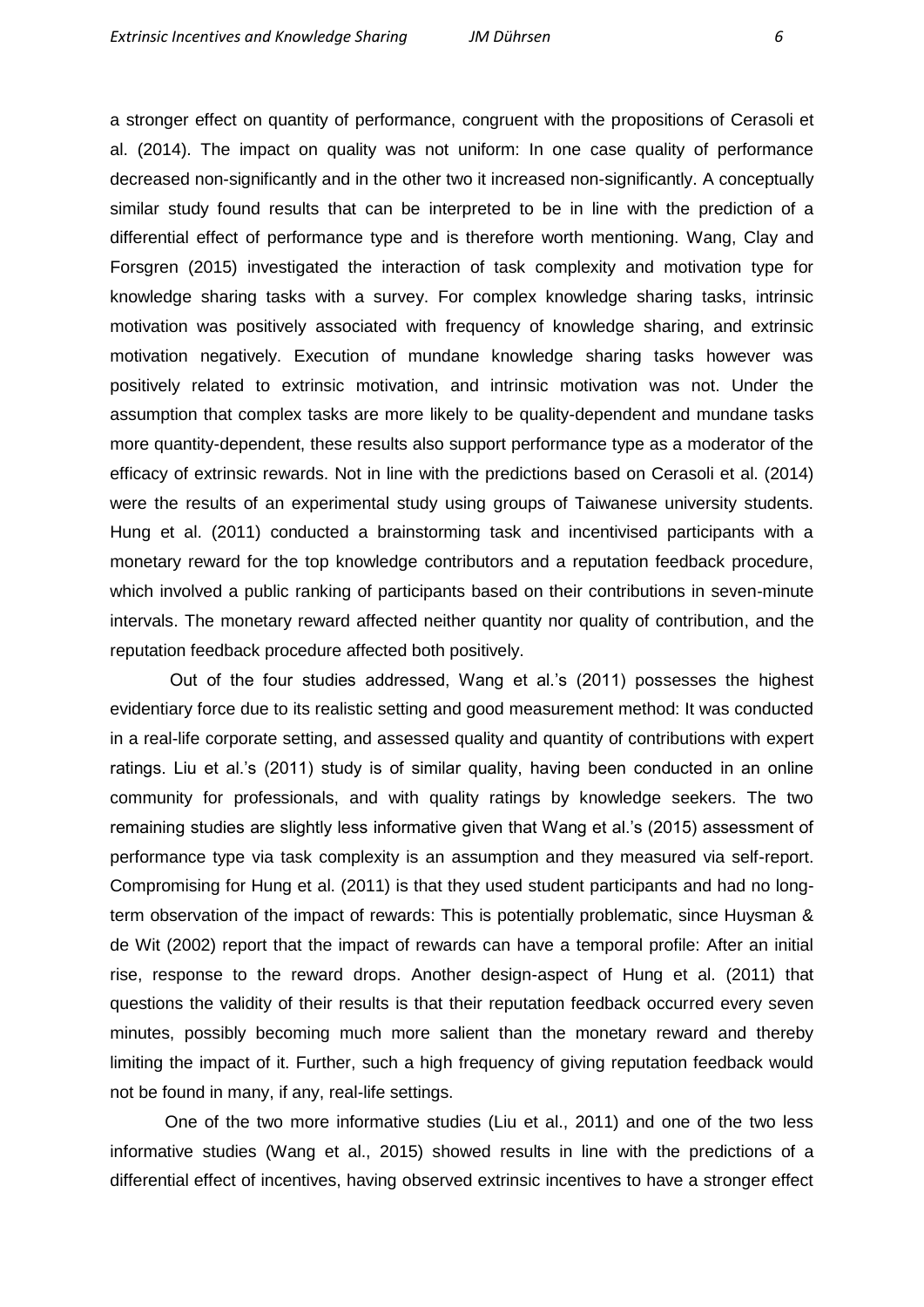on quantity of performance than on quality of performance. Equally, one more informative study's (Wang et al., 2011) and one less informative study's results (Hung et al, 2011) are not in line with these predictions. Technically, Wang et al. (2011) observed that the giftreward affected quality non-significantly and quantity significantly, but the difference between the two changes is in itself not significant (p<0.10 vs p<0.05). This difference in labels is caused by the arbitrary setting of the significance level at 0.05. The incongruent results of the study might however also have occurred because intrinsic motivation, which according to Cerasoli et al. (2014) affects quality more than quantity, was increased in all conditions: In the study design, managers informed all employees about the high value of knowledge sharing before beginning the experiment. Awareness of the value of knowledge to other employees and the company would conceivably affect altruism, an intrinsic motivation source. Hence the incentives may have increased quantity more than quality and the valuecommunication may have, by raising intrinsic motivation, increased quality more than quantity. This may ultimately have led to both quality and quantity of contribution rising significantly.

 To conclude, given that the two studies supporting the differential effect of incentives on performance type have fewer flaws than the two studies with incongruent results, it is tentatively indicated that the effect observed by Cerasoli et al.'s meta-analysis is also present in knowledge-sharing scenarios. But it must be noted that Liu et al. (2011) used real-money payments as incentives, while Wang et al. (2011) used accountability in employee evaluations and a gift-reward. This difference in rewards is another possible source of the differences in results.

#### **The influence of Performance Salience on Reward Efficacy**

<span id="page-6-0"></span>A second potential moderator of the incentive-performance relationship is how salient the incentive is during performance. Although for this review no knowledge sharing studies could be found that manipulated this moderator and can thus confirm its influence in knowledge sharing settings, it is worth mentioning because relating it with the two other factors does potentially aid in understanding their mechanisms and allow research recommendations to be made.

In their meta-analysis, Cerasoli et al. (2014) differentiate between directly performance-salient incentives (DPS) and indirectly performance-salient incentives (IPS). DPS incentives are linked closely and in a straightforward manner to performance ("if-thenrewards"), for example piece-rate payment schemes. IPS incentives, in opposition, have a more inexplicit link to performance. Cerasoli et al. (2014) give the example of base-rate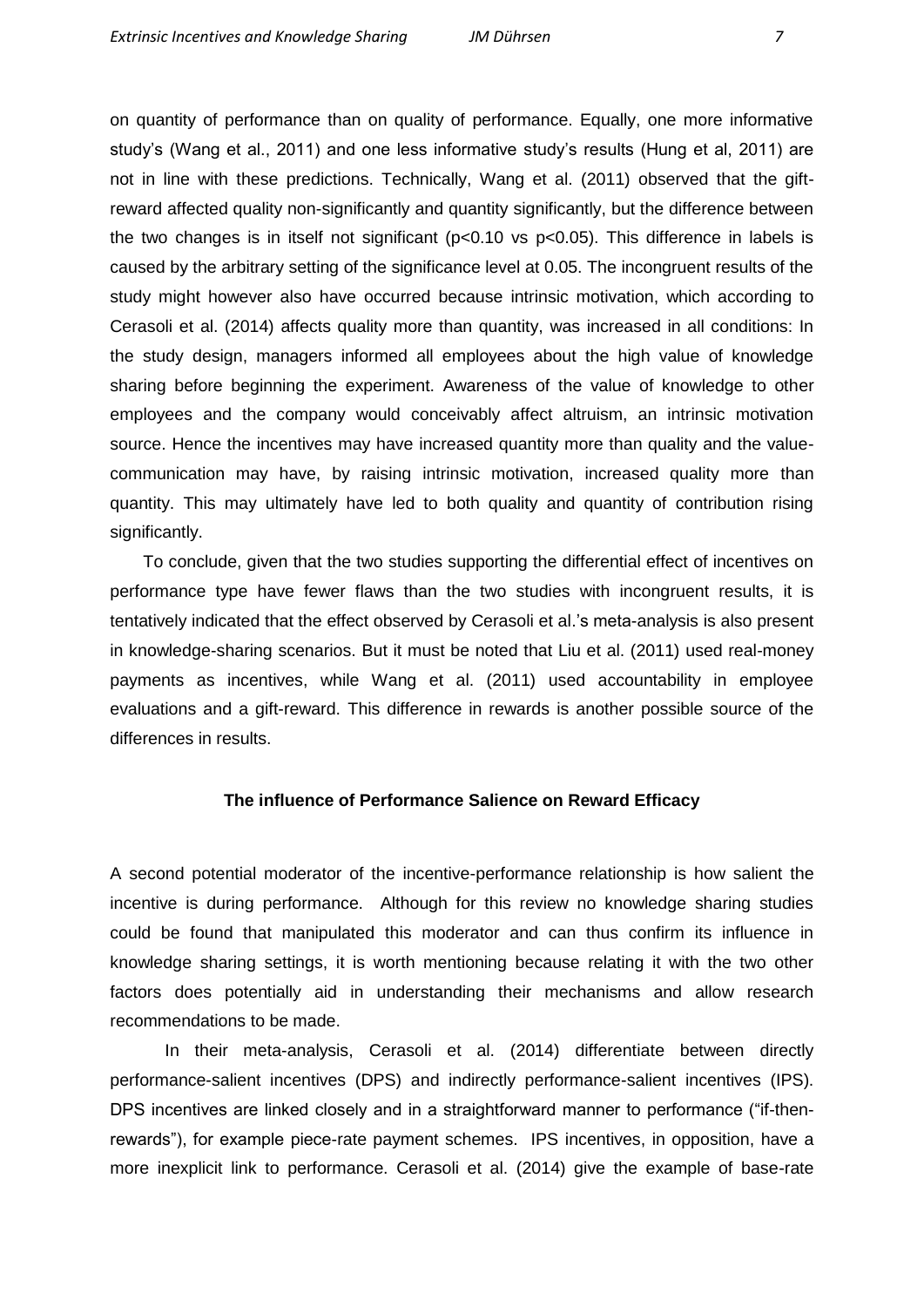salaries: Good performance may increase the base-rate salary due to promotions, but this incentive is less immediately and less reliably linked to current performance. The authors found that under IPS incentives, intrinsic motivation had a stronger relationship to performance than under DPS incentives: How much a gain in intrinsic motivation translates to a performance gain is influenced by how performance-salient the rewards are. Hence, if it is known that for a given task intrinsic motivation has an impact on performance, then the impact of an extrinsic incentive may be stronger if it is more IPS. The following section will elaborate on the third moderator of the reward-performance relationship, to further illuminate why rewards have not consistently been found to promote knowledge sharing.

#### **The influence of Motivation Crowding on Reward Efficacy**

<span id="page-7-0"></span>Apart from performance type and performance salience of rewards, one further factor may constitute a relevant variable that needs to be taken into account by practitioners who aim to promote knowledge sharing. The conscious perception of being rewarded for an activity can possibly change how an agent perceives the activity and interacts with it. A specific case of such an interaction is motivation crowding. Motivation crowding theory describes the phenomenon that the introduction of extrinsic incentives can sometimes lower an agent's intrinsic motivation for a task (e.g. Frey & Jegen, 2001). This may lead to a worsening of performance, contrary to the intended purpose of the incentives. The process, also named "undermining effect" has been investigated by several meta-analyses. There has been some disunity: Some scholars interpreted previous research to not support the existence of motivational crowding (e.g. Cameron & Pierce, 1994, Eisenberger and Cameron, 1996) while others did (e.g. Deci, Koestner & Ryan, 1999). Both sides agree though that "crowding out" of intrinsic motivation by extrinsic incentives, if present, does not seem to be a universal effect, but appears to vary depending on factors such as the type of reward and the context in which it is given (Gneezy, Meier & Rey-Biel, 2011).

Unsurprisingly, different hypotheses have been developed of how, and therefore when, motivation crowding happens. Three of these will be shortly summarised to later allow synthesis of results of motivation-crowding research with other findings. The first account, which has been investigated in a knowledge sharing setting (e.g. Wang & Hou, 2015), is based on cognitive evaluation theory (Deci & Ryan, 1980). It is part of self-determination theory (SDT), which aims to explain human motivation. To explain how agents' intrinsic motivation reacts to extrinsic incentives, it is proposed that agents perceive two informational features of rewards: whether the reward aims to control the agent, and whether the reward signals positively about the agent (e.g. regarding competence), meaning the reward is perceived to be merit-based. A perception of a reward as controlling would lead to "crowding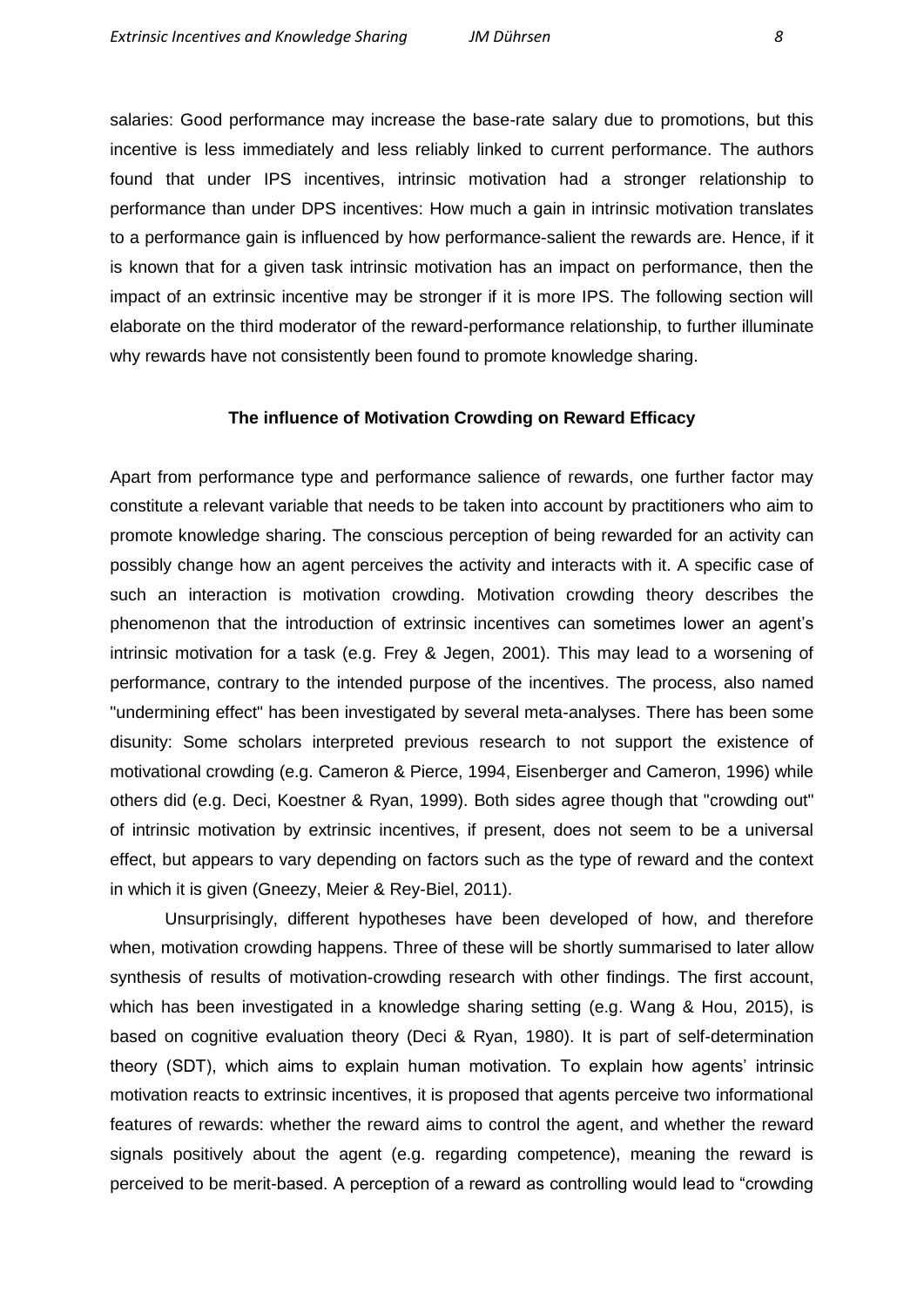out", meaning a decrease of intrinsic motivation. Conversely, a perception of it as competence-signalling would produce "crowding in" of intrinsic motivation.

A competing account of motivation crowding is the overjustification hypothesis (e.g. Lepper, Green & Nisbett, 1973), which is based on self-perception theory. According to selfperception theory, under some circumstances people infer their attitude to an activity based on their own previous actions or the circumstances under which those actions were taken. Thus, individuals who recall being rewarded for a previous action and perceive this,

may infer their attitude based on the reward, and not attribute it to the originally present intrinsic motivation. Subsequently, they expect the behaviour not to be intrinsically rewarding in the future and the frequency of execution sinks.

An animal experiment by Reynolds (1961) observed a learning bias that may be at the core of this phenomenon. In the studies two pigeons learned that pecking on a key displaying a red triangle sometimes led to a food reward. Afterwards, two keys, one with red colour and the other with a triangle, the two stimuli-characteristics which had been combined before, were displayed. The two pigeons each chose a different key, indicating that they had attended to different characteristics while learning. Reynolds (1961) offers the explanation that learning about one aspect of a predictive stimulus can block the learning of other aspects of that stimulus which are just as predictive. Transferring this to the context of selfperception theory, it is conceivable that learning about the external reward of a behaviour blocks learning or atrophies previously learned information that the behaviour is also intrinsically rewarding.

A third account of why motivation crowding occurs is based on behaviourism. Dickinson (1989) suggests that the intrinsic motivation of an action is due to anticipation of social praise. Often social praise is higher when a behaviour occurs without extrinsic rewards, because then it signals altruism. The presence of an extrinsic reward could therefore lower the feeling of reward upon execution of an action. This account would matter especially in social situations, and could therefore be stronger for knowledge exchange of implicit information, the transfer of which is involves time-intensive face-to-face contact and is therefore a more strongly social process.

Additionally, some variables that are not included in specific theoretical accounts have been noted to moderate the strength of motivation crowding: whether rewards are monetary or non-monetary and how they interact with social motivations (Gneezy et al., 2011) whether they are known in advance and expected (Deci et al. 1999), and whether they are salient during task engagement (Cerasoli et al. 2014).

The motivation crowding effect has been proposed to explain the changing efficacy of extrinsic rewards in promoting knowledge sharing (e.g. Tong, Wang & Teo, 2007; Kettles,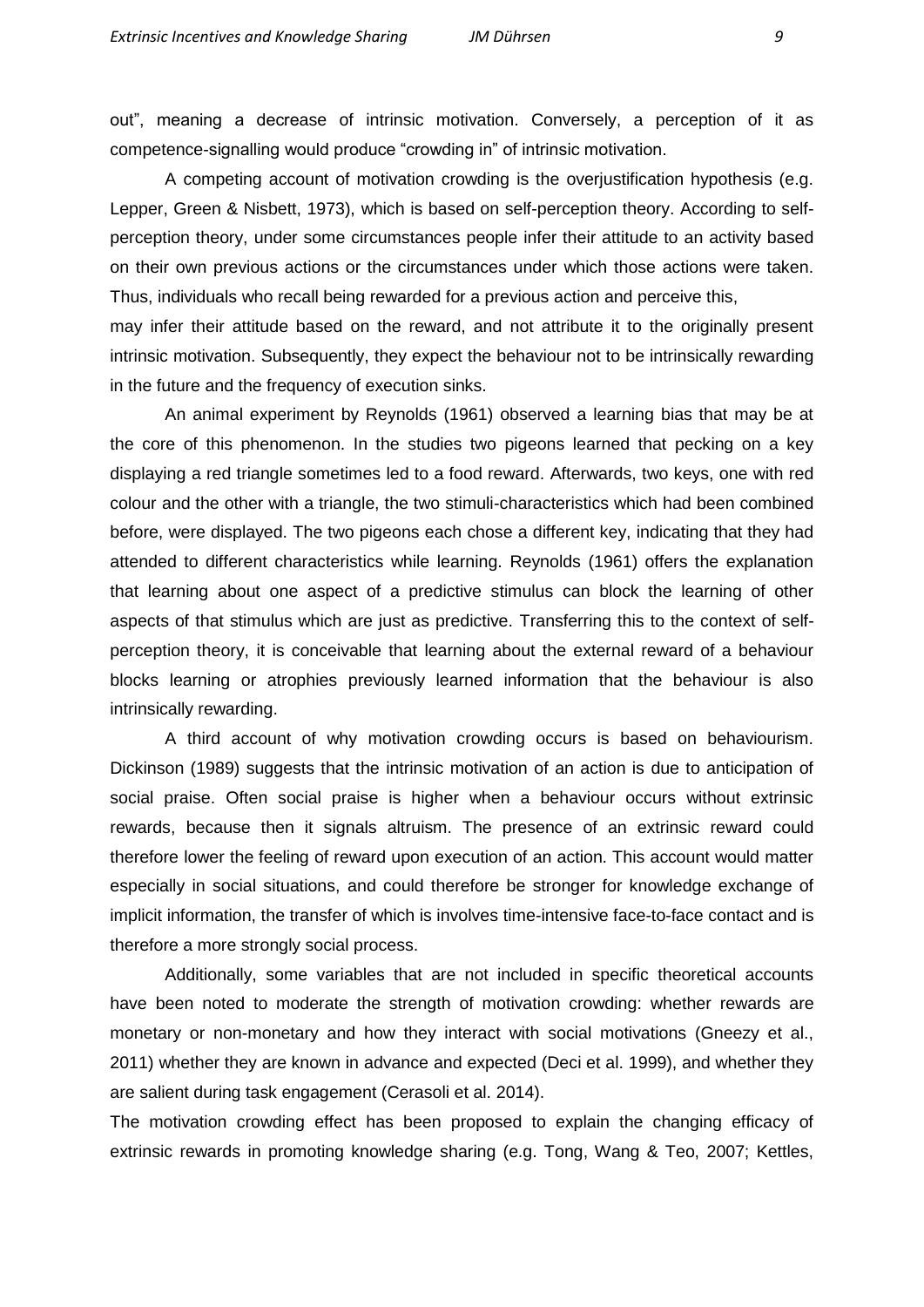St.Louis & Steinbart, 2017). So far, few studies have investigated this. Their findings are with one exception, compatible with predictions of motivation crowding theory.

Of the here reviewed studies, the most compelling results in support of motivation crowding were obtained by Liu et al. (2011). The authors measured intrinsic and extrinsic motivation before and four weeks after introducing monetary rewards for knowledge sharing in two online communities. As predicted by motivation crowding theory, the intrinsic motivation of participants decreased significantly after the treatment. The extrinsic motivation did not change, and neither did knowledge sharing intention. Notably, the relation between intrinsic motivation and knowledge sharing underwent a strong change: before the treatment the correlation was positive (r=0.58), afterwards negative (r=-0.23). Meanwhile, the extrinsic motivation-knowledge sharing intention correlation increased from r=0.3 to r=0.94 across treatments.

A second study that investigated motivation crowding from the perspective of SDT observed the predicted drop in performance, but only partially the predicted cause of it, the decrease of intrinsic motivation (Wang & Hou, 2015). SDT proposes that motivation crowding occurs when an extrinsic incentive is perceived as pursuing to control an agent, in opposition to the agent's self-determination. Therefore, the more a reward is detrimental to a perception of self-determination, the more it will elicit "crowding out". The survey differentiated how much rewards were perceived so: SDT extends the extrinsic-intrinsic dichotomy of motivation for an action with four subtypes of external motivation, each increasingly more selfdetermined. The differentiation occurred between rewards that fall into the most un-selfdetermined category ("hard rewards") and the next more self-determined category ("soft rewards"). The soft rewards were hypothesised to have a more positive effect on knowledge sharing behaviour. This was found to be the case: soft rewards had a stronger relationship with knowledge sharing behaviour than hard rewards (p<0.01 vs p<0.05), but whether this difference was significant was not reported. To test the proposed mechanism of motivation crowding, the decrease in intrinsic motivation, two components of intrinsic motivation were measured by self-report: "altruism for personal satisfaction" and "altruism for organisational benefit". According to the SDT account of motivation crowding theory, hard rewards should have a more detrimental effect on the two measures of intrinsic motivation than soft rewards. This hypothesis was partly confirmed: while soft rewards affected both intrinsic motivation measures positively, hard rewards affected one measure positively and the other nonsignificantly. To summarise, the reward-performance relationship is as proposed by the SDT's account of motivation crowding, but the internal mechanism behaved only partly as predicted for two altruism sub-scales of intrinsic motivation.

A third study investigating motivation crowding in knowledge sharing behaviour found conforming results but did not measure intrinsic motivation. Minbaeva (2008) used a different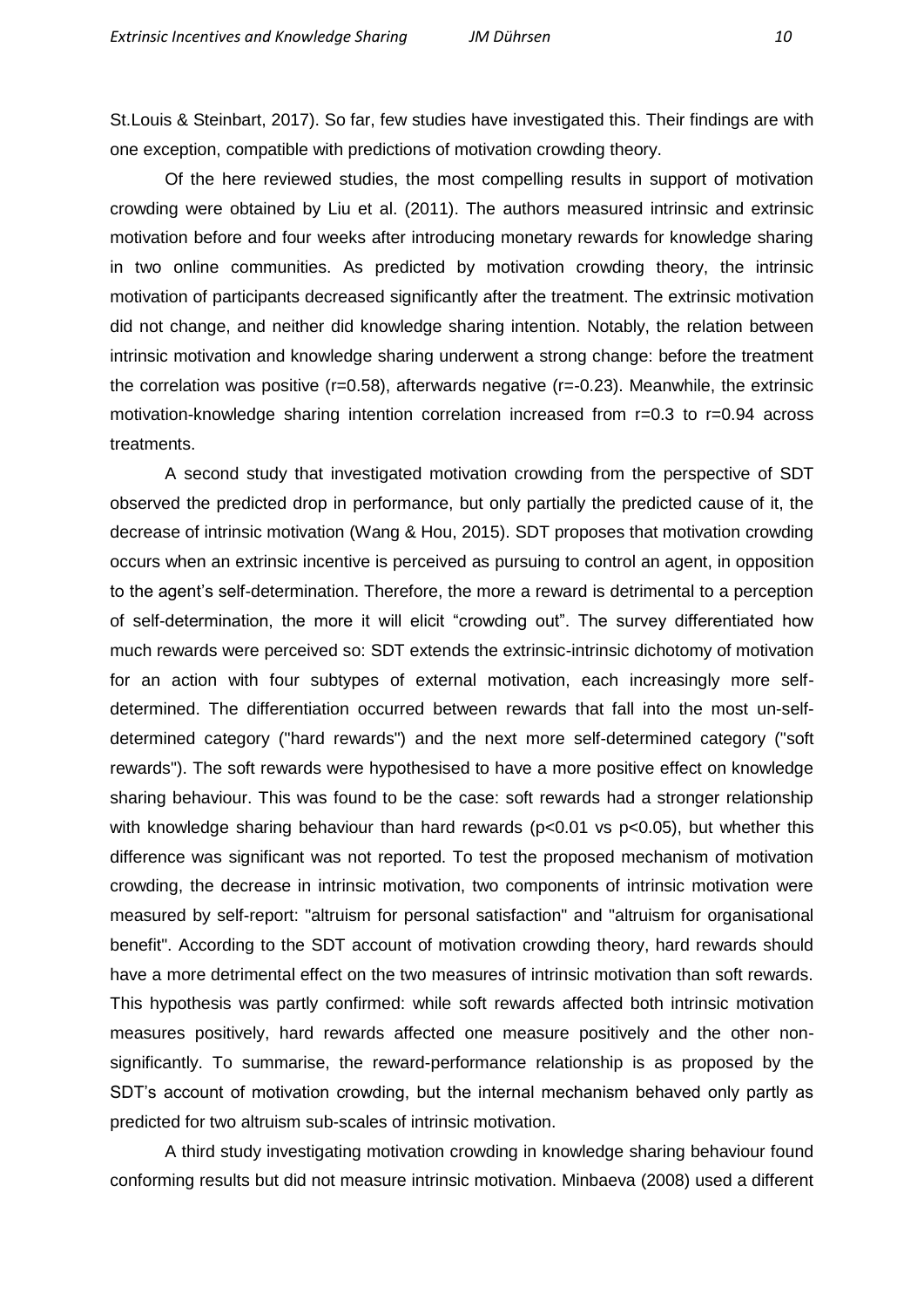approach to detect motivation crowding than the other studies. The author measured humanresource management practices (HRPs) hypothesised to affect extrinsic and intrinsic motivation with a survey in subsidiaries of Danish multinational companies. Extrinsic motivation-oriented HRPs had a positive effect on knowledge sharing, intrinsic motivationoriented ones non-significantly so. But the interaction factor of extrinsic- and intrinsic motivation-oriented HRPs had a negative effect on knowledge-sharing behaviour, as measured by the intra-company knowledge exchange. This is counter-intuitive, since it would normally be expected that two types of motivation have additive effects, not a negative interaction. Motivation crowding could possibly explain this result: if the extrinsic incentives crowded out intrinsic motivation, a knowledge sharing rate below what is predicted by the two main effects of extrinsic and intrinsic motivation would result, constituting an interaction effect. It has to be mentioned though that Minbaeva's (2008) operationalisation of intrinsic motivation is substantially different from other studies: Motivation was not asked for directly in questionnaire items but was inferred from the presence of hypothesised intrinsic motivation-increasing HRPs. To illustrate, questionnaire-Items concerning intrinsic motivation targeted for example work satisfaction: *"We use flexible working arrangements—such as flexitime, job sharing, and part-time work—to best accommodate individual working arrangement preferences*". Another difference is that none of the items concerning HRPs mentioned knowledge sharing-related HRPs directly, so the study inspected the presence of extrinsic/intrinsic motivation-promoting HRPs, not practices specifically targeted at knowledge sharing. Since extrinsic and intrinsic motivation were not measured directly, inferring a decrease in intrinsic motivation from a decrease in performance is only hypothetical, making a confirmation of the internal mechanism impossible

An intricate knowledge sharing study that found results fitting the motivation crowding model, but also some null-results, focused on digital behaviour. Again, the internal mechanism of motivation crowding could not be validated. Kettles et al. (2017) did not measure intrinsic and extrinsic motivation but hypothesised an interaction between them in their experiment. In an information-seeking task performed in an internet browser, they varied presence and type of salary for knowledge sharing and measured knowledge sharing rates. Participants had a limited amount of time to retrieve information and were paid either a fixed salary for the time-span or a piece-rate salary, meaning they were paid per unit of information retrieved. Kettles and colleagues (2017) hypothesised that participants who were paid a piece-rate salary would be reminded by payment that they are acting against their own interest when sharing knowledge due to time loss. Thus, they should feel controlled, which according to SDT would lead to "crowding out" of intrinsic motivation. Therefore, piece-rate pay should lead to a drop in knowledge sharing. Vice versa, for participants with a fixed salary, this economic loss and hence feeling of being controlled should not be present, but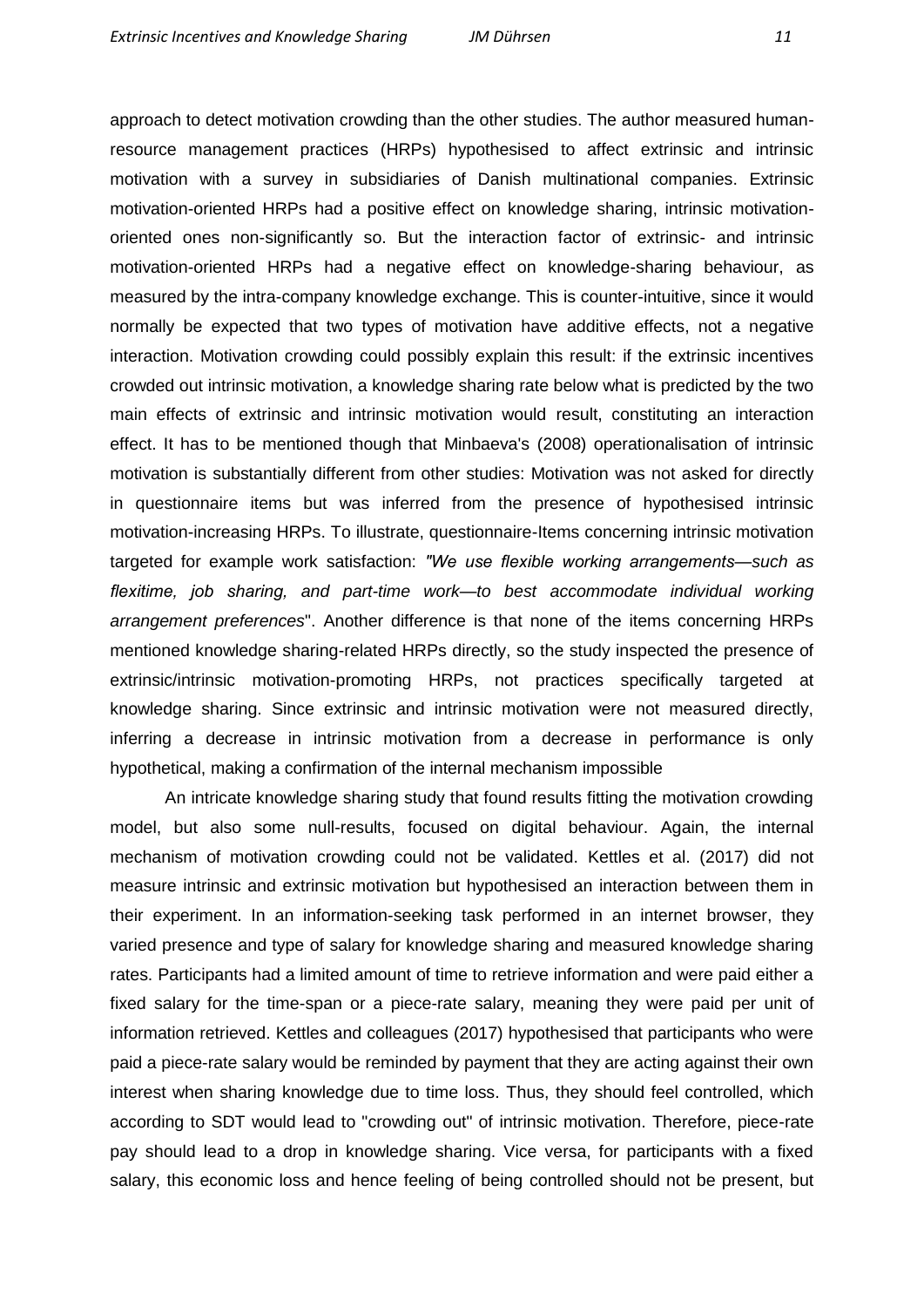the incentive interpreted as acknowledgement of beneficial behaviour. Hence a fixed salary should lead to an increase in knowledge sharing behaviour. To test these hypotheses, they chose participants who had rated knowledge sharing as important (KSI). The "crowding out" was not present in the (piece-rate pay x KSI) condition, but the "crowding in" effect was in the (fixed payment x KSI): knowledge sharing rates were higher than predicted by the main effects, the fixed salary and KSI. Notably, this synergistic effect yielded knowledge sharing rates that were twice as high than the average of all conditions. Thus, even though only one of the two predicted effects of motivation crowding was observed, the "crowding in" showed an effect strength that is relevant for real-life scenarios. Unfortunately, since intrinsic motivation was not measured, the assumption that the increase in knowledge sharing was caused by the crowding effect's hypothesised drop in intrinsic motivation is only hypothetical.

In summary, while Liu et al. (2011) and Wang & Hou (2015) found result-patterns matching the predictions of motivation crowding, only Liu et al. (2011) clearly observed the drop in intrinsic motivation, which Wang & Hou did partially. They were able to find tentative evidence in favour of the SDT account of motivation crowding though. Kettles et al. (2017) and Minbaeva (2008) observed knowledge sharing rates that were as predicted by the theory but could not validate the internal mechanism since changes in intrinsic and extrinsic motivation were not measured.

Two further studies are to be examined. One survey-study examining knowledge sharing did not yield findings congruent with motivation crowding theory: Andreeva & Sergeeva (2016) conducted a survey among Russian secondary school teachers, expecting that extrinsic motivation-enhancing HRP practices would go along with lower intrinsic motivation. Their data did not support this hypothesis. A notable finding was that, when opportunities to share knowledge were perceived to be high, intrinsic motivation significantly predicted knowledge sharing behaviour and extrinsic motivation did not do so. When perceived opportunities where low however, it was the other way around. The authors interpreted these outcomes to exemplify a situation in which high intrinsic motivation to share does not translate into much knowledge sharing behaviour. This may be a relevant observation, since Liu et al. (2011) found that in addition to an extrinsic incentive lowering intrinsic motivation, it also weakened the relationship between intrinsic motivation and knowledge sharing behaviour. This offers a different or complementary explanation how motivation crowding may affect knowledge sharing behaviour: Not by decreasing intrinsic motivation itself, but by decreasing the relationship of intrinsic motivation and knowledge sharing intention.

Lastly, the results of one scenario-based survey study question the validity of previous survey-research by finding evidence that participants report inaccurately on their motivations and their effects. Vilnai-Yavetz & Levina (2018) asked participants to self-report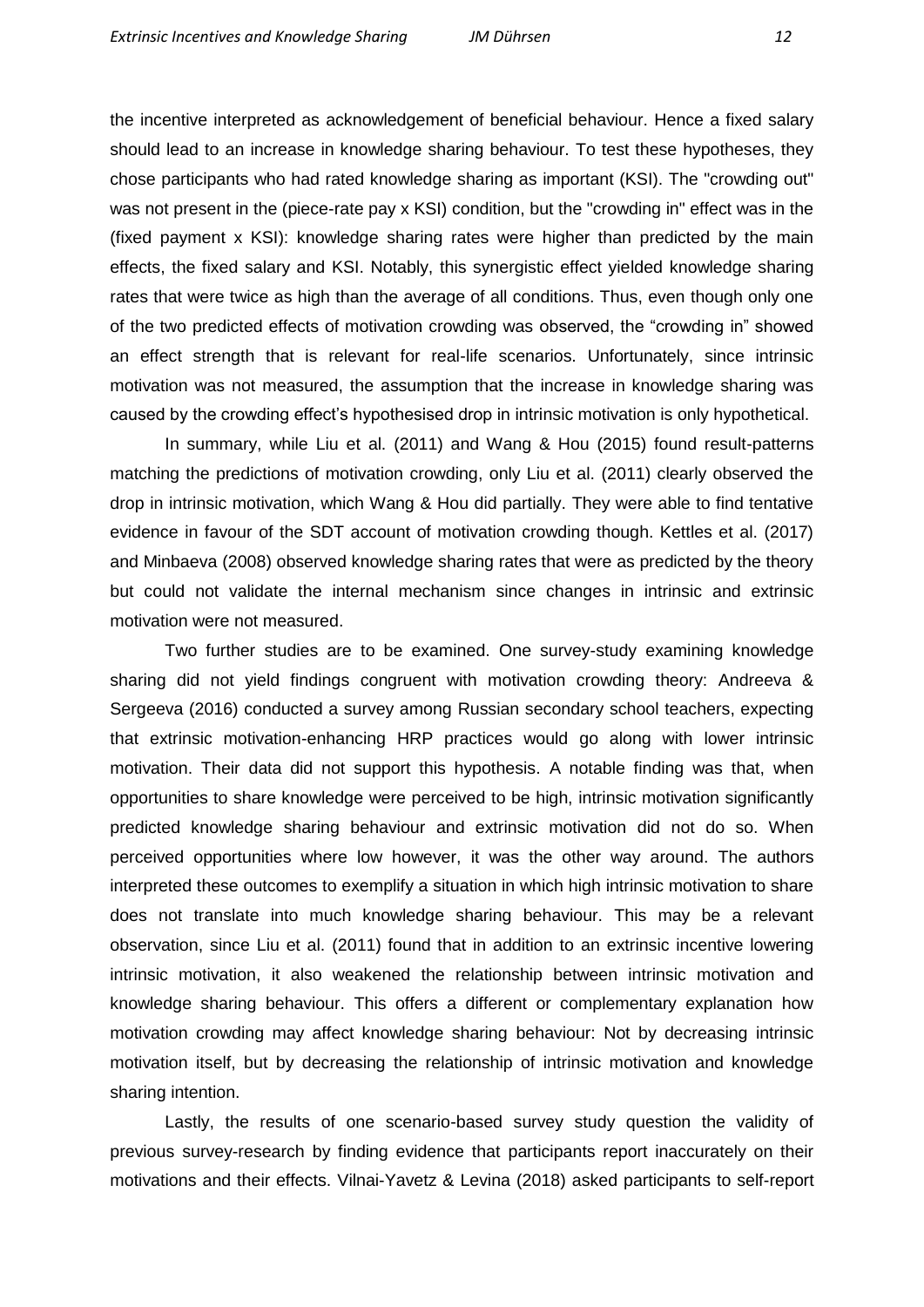to which extent extrinsic and intrinsic motivations would lead them to share commercial business content such as promotions on social networking sites, and afterwards measured in an experiment, with incentive-conditions that varied between intrinsic and extrinsic incentives, how much these motivation sources actually impacted subjects' sharing behaviour. Three different conditions were tested: Intrinsic motivation only, extrinsic motivation only, and both combined. A discrepancy was found between which motivations were declared to influence their behaviour and which eventually did impact it. Intrinsic motivations were reported more frequently than extrinsic motivations, but the experimental conditions with extrinsic incentives-only yielded more sharing behaviour than the intrinsic incentives-only condition. The authors point to the possibility of a social desirability effect leading to an overstatement of intrinsic motivations in the self-reports. Unfortunately, it was not discussed whether the effect played a role in their experiment. Other authors who measure intrinsic motivation with self-reports should document which measure they take against it or explore possibilities to detect its presence. Under the assumption that the results are free from this bias, they present a picture conforming with motivation crowding theory. Without this effect, it would be expected that the condition in which both motivation types were increased would see higher sharing behaviour. But the condition with both extrinsic and intrinsic incentives did not have more sharing behaviour than the extrinsic-incentive-only condition. This non-additive effect may be due to the extrinsic incentive crowding out the intrinsic motivation, but this cannot be proven since there was no post-measurement of intrinsic and extrinsic motivation. Both social desirability bias and motivation crowding effect may explain the results.

To summarise both supportive and critical studies: Result patterns fitting motivation crowding theory were observed: A drop of performance was seen in one high-quality study (Liu et al., 2011), and non-additive interaction effects with intrinsic motivation were observed in two studies: A survey-study of Danish multi-national companies (Minbaeva, 2008), and a scenario-based survey of online commercial content sharing (Vilnai-Yavetz & Levina, 2018). Mixed results were found in an experimental study of knowledge sharing during a digital knowledge retrieval task (Kettles et al., 2017). Only a survey of knowledge sharing behaviour in the special environment of Russian school-teachers found exclusively a null result.

The mechanism of motivation crowding, the decrease of intrinsic motivation, was clearly observed in the high-quality study (Liu et al., 2011). Mixed results were obtained by Wang & Hou (2015) who observed only one of two types of intrinsic motivation to be lower in relation to the condition which was hypothesised to elicit more motivation crowding. Lastly, Wang & Hou (2015) found support for the SDT account of motivation crowding.

In terms of evidentiary force, Liu et al.'s (2011) study stands out due to its better external and internal validity compared to the other studies: It was conducted with actual money rewards,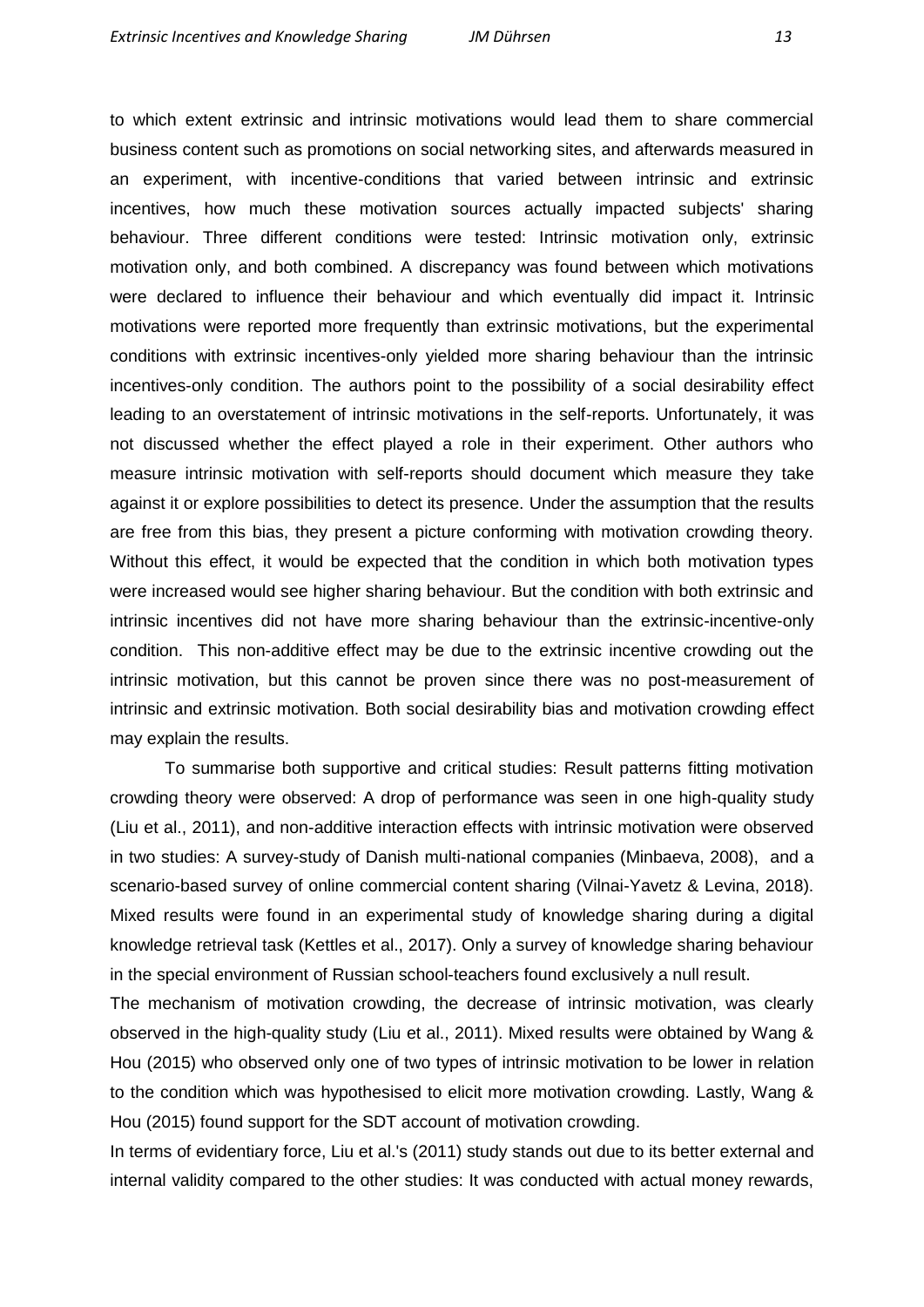and over a period of four weeks. The only caveat to its external validity is that it did not occur in a setting with formal corporate practices, which is cumbersome since the relationship to authority may play a role for the crowding out of motivation. Since it measured knowledge sharing behaviour via observer-ratings and not via self-report, its internal validity is also superior to the four survey studies. The only study which did clearly not observe a decrease in intrinsic motivation due to extrinsic incentives was conducted under the special environment of secondary school teachers. Andreeva & Sergeeva (2016) point out that teachers usually operate under high levels of autonomy, which may explain why extrinsic motivation-enhancing HRPs do not have a strong effect on their perception of autonomy. The crowding out effect due to a perception of being controlled may therefore have been weakened below significance.

Overall it is thus concluded that motivation crowding for knowledge sharing behaviour has received more evidence in favour than against, but the amount of studies is very small. The observed contradictions could be due to the diversity of operationalisations and environments of the studies. Since motivation crowding has received more concrete evidence in other areas of professional performance (Frey & Jegen, 2000) and especially higher cognitive tasks (Ariely, Gneezy, Loewenstein & Mazar, 2009), investigating it further in organisational and knowledge-work environments is promising. For these investigations, social desirability bias needs to be addressed to avoid it as an alternative explanation.

#### **Discussion**

<span id="page-13-0"></span>Organisations would profit from understanding whether and when rewards increase knowledge sharing, because it has a large influence on organisational performance (Grant, 1996) and because there are monetary and opportunity costs of implementing rewards. Given that many previous research findings on whether rewards influence knowledge sharing have however contradicted each other, identifying moderators of reward-efficacy would aid successful implementation of incentive schemes. This paper has identified three factors that it argues moderate the reward-performance relationship: performance type (quality- or quantity-dependent), performance-salience of rewards and motivation crowding. Practitioners may want to monitor or manipulate these variables to ensure that incentives work as well as possible. The findings regarding the individual moderators are now summarised and their possible implications discussed, followed by general comments on the field of reward efficacy for knowledge-sharing.

The type of performance, quality/quantity-dependence, seems to affect the efficacy of rewards. Extrinsic motivation was observed to have a stronger impact on quantity-dependent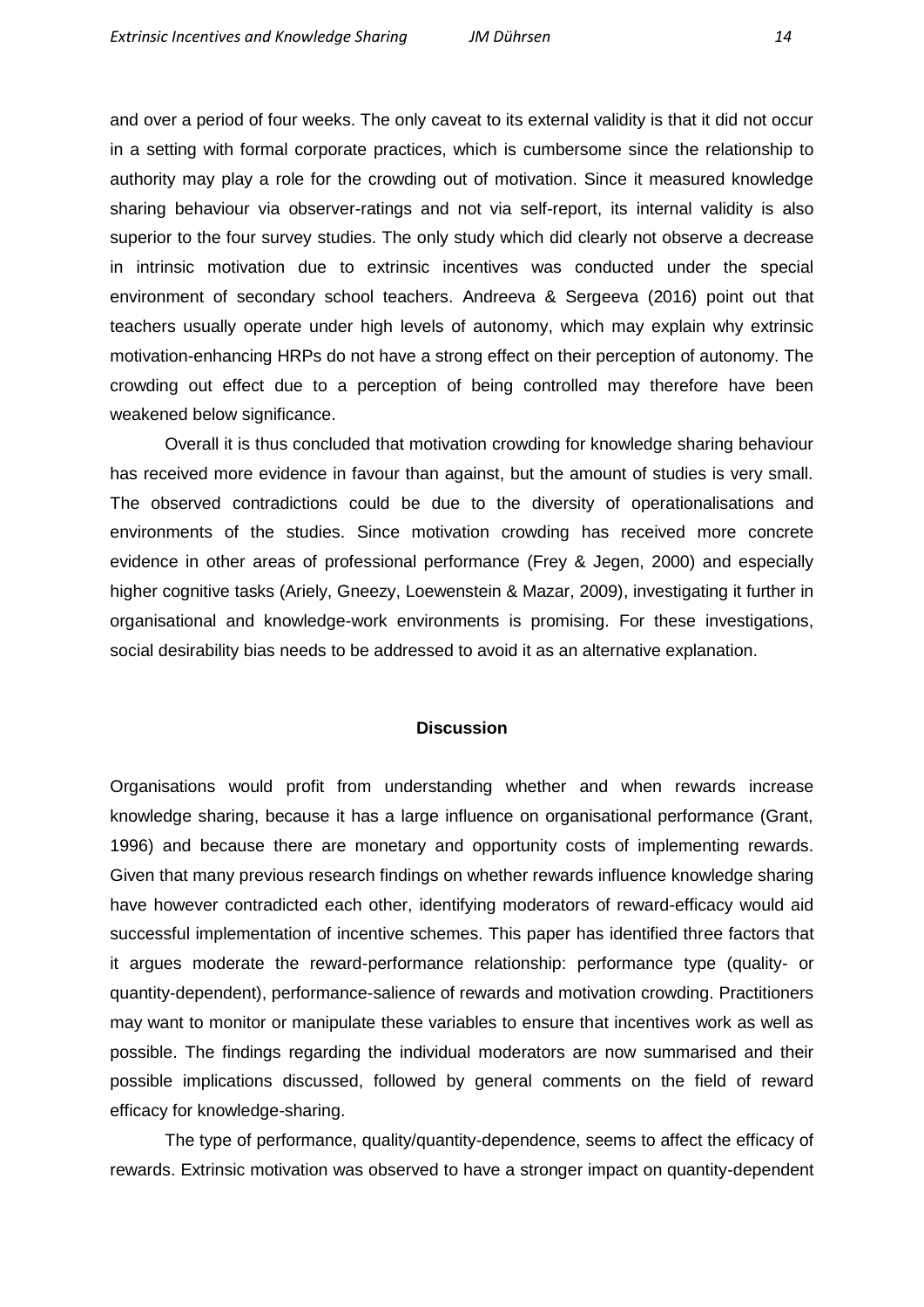tasks and intrinsic motivation to be more important for quality-dependent tasks. Under the assumption that complex tasks are more likely to be quality-dependent and mundane tasks more quantity-dependent, this possibly implies task complexity as a moderator. Based on these findings it may be advisable that managers aiming to increase knowledge sharing take into account whether the intention is to increase the quality or the quantity of outcomes. For simple actions that do not have a wide range of quality, like reporting explicit information or feedback forms, extrinsic incentives may be more efficacious, while tasks with a wide quality range like problem-solving of organisational issues may not profit as much from external rewards. Considering that the transfer of implicit knowledge is more likely to be a task with a wide quality-range as compared to the transfer of explicit information, the type of knowledge should also be considered. The present research does not conclusively prove the differential effect of incentives. Future investigations should aim to keep the performance salience of the incentives equal when measuring performance of knowledge sharing tasks, since this factor may easily be a confounder.

The second factor indicated to moderate the impact of incentives is their performance-salience. When tasks have directly performance-salient incentives, the relationship between intrinsic motivation and performance is weaker than under indirectly performance-salient ones (Cerasoli et al., 2014). According to the authors, this may be so because directly performance-salient incentives compete more so with intrinsic motivation for being immediate driving factors of performance. Their meta-analysis did not examine knowledge sharing studies per se, hence it is not guaranteed that these findings extrapolate into this area. Practitioners aiming to promote knowledge sharing may thus prefer incentives with a softer performance-salience when the targeted task is heavily dependent on intrinsic motivation. This seems to be more so the case for quality-dependent tasks (Cerasoli et al., 2014).

Regarding the two concepts of performance type (quantity- or quality-dependent) and performance salience of the reward (direct and indirect) there is a possibility that they are conceptually similar or may correlate: A quantity-dependent performance, because it is more likely to be separable into chunks and non-ambiguously measurable, may more often have a directly performance-salient reward assigned to it. The creation of an unambivalent link between performance and reward, which is a defining characteristic of the directly performance-salient reward, is greatly facilitated by the performance being quantitydependent. Vice-versa, rewards for quality-dependent performance would more likely be indirectly performance-salient, because precisely mapping rewards to quality of performance is likely harder due to several criteria being involved or their subjectivity. Under this assumption, future research should make sure to avoid confounding of these factors.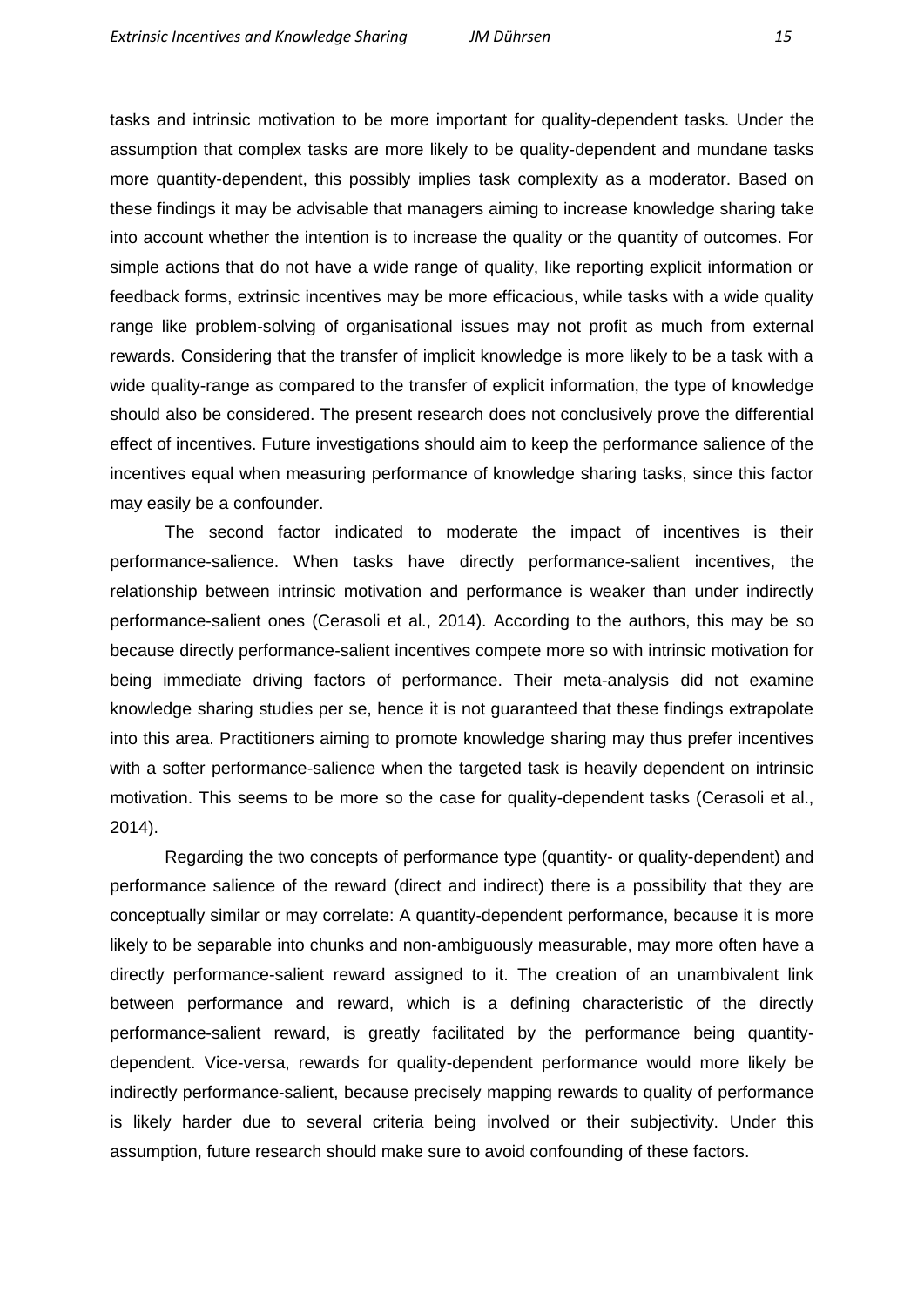For the third potential moderator, there is some evidence for motivational "crowding out" to affect the link between incentives and performance due to incentives lowering intrinsic motivation or weakening the relationship between intrinsic motivation and knowledge sharing behaviour (e.g. Liu et al.,2011). The above examined studies did not clearly support an explanation of how motivation crowding occurs, therefore future studies should attempt to test specific accounts. Some previously discussed results however may support the overjustification account of motivation crowding: It proposes that a reward makes agents "forget" about how intrinsically motivating a task is; their attitude to the task is more so driven by the extrinsic reward. This fits with Liu et al.'s (2011) observation that, upon introduction of a reward, there was a decrease of the correlation between intrinsic motivation and knowledge sharing intention while the extrinsic motivation - knowledge sharing intention correlation increased. Further the overjustification account is a plausible explanation of why the performance salience of the reward affects the overall impact of the reward: The more performance-salient the reward, the more strongly it is on an agent's mind, and hence the quicker the agent would "forget" about how intrinsically rewarding the task is. As Cerasoli et al. (2014) describe, performance salience moderates the relationship between intrinsic motivation and performance. That the overjustification account fits well with these two findings gives it credibility. If salience of a reward impacts how much it drives behaviour, this might imply that extrinsic rewards can not only "crowd out" intrinsic motivation, but also other extrinsic motivation. This may have happened in Hung et al. (2011) where the highly salient public feedback-reward was highly significant, whereas the less salient monetary reward was not at all. It seems a benign observation that for a reward to influence a behaviour, it needs to be sufficiently strongly associated (i.e. classically conditioned) with the task. But given that salience may explain via unambiguous links why the performance type influences reward efficacy and via overjustification why motivation crowding does, it offers a compelling explanation why these factors are relevant: because they affect the conditioning process.

Given that several studies show results as predicted by motivation crowding theory, and there is to the author's knowledge no persuasive disproving study, it may be worthwhile for practitioners to address the effect. However, since no mechanism of motivation crowding is conclusively proven or strongly indicated by data, deriving concrete advice is likely premature. Given that SDT has received a profound amount of support from research and has been validated in a variety of settings, including corporate ones, taking actions regarding the SDT account of motivation crowding theory is unlikely to have negative consequences. This would include the reframing of rewards so that they are perceived as not infringing on personal autonomy and as feedback.

Apart from specific research recommendations for the investigated moderators, some global suggestions for knowledge sharing research can be made. Given that performance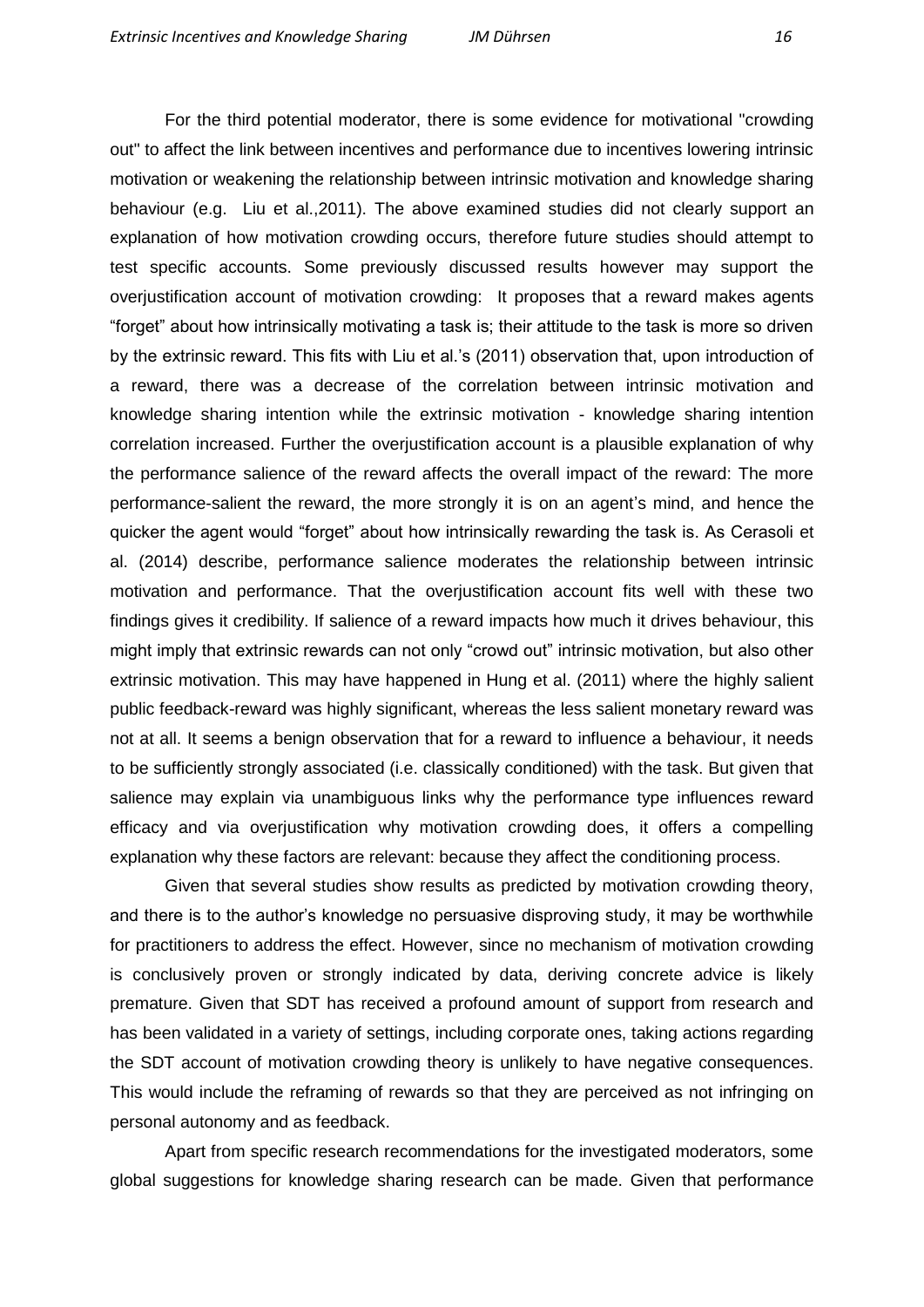type, (and therefore possibly task complexity), reward salience and motivation crowding seem to have an effect, future research should, where possible, try to manipulate or control these variables to confirm the findings for different settings of the other moderators. Without this measure, confounding of independent variables with these other moderators may occur. Studies that do not manipulate the named moderators should aim to use operationalisations of other studies to allow comparison. In addition to moderators, measuring the mediators between incentive and performance could yield important insights. To determine the presence of motivation crowding, extrinsic and intrinsic motivation should be measured. Additionally, to test the different accounts of motivation crowding, their proposed mediators could be assessed. For the three above-mentioned accounts the mediators would be the perception of how intrinsically motivating subjects perceive the task to be for the overjustification account, anticipation of social praise for the behaviourist account and perception of being controlled and a task as status-signalling for the SDT account. A further reason why insight into the mediators between incentives and knowledge sharing performance is valuable is a better understanding of interactions of Human Resource Practices (HRPs). This has been explained by Andreeva & Sergeeva (2016): In real-life organisational situations, there are almost always more than one HRP, which are often incentives, impacting on workers. Knowing their working mechanisms could help anticipate interactions between HRPs. When, for example, one HRP increases the perception of knowledge sharing being valuable, that might lead to a previously present reward for knowledge sharing as being regarded as inappropriately small. Such interactions of HRPs have been indicated by the results of Minbaeva (2008) and Andreeva & Sergeeva (2016).

Finally, an important validity issue for researchers is the inconsistent operationalisation of intrinsic motivation in the motivation crowding literature, which undermines the ability to compare studies and synthesise conclusions. It is therefore shortly elaborated on. Intrinsic motivation was sometimes measured based on sub-categories: Wang & Hou (2015) e.g. measured two types of altruism, whereas Liu et al. (2011) used the interest and enjoyment subscale of the Intrinsic Motivation Inventory. If one operationalisation includes social aspects of intrinsic motivation, and the other does not, they would likely be differently affected. Especially so, if the behaviourist account of motivation crowding is valid, which proposes the importance of social praise. A second problem is that some measurement items have appeared in questionnaires of both motivation types. For example, while Andreeva & Sergeeva (2016) had an item about considering knowledge sharing important in their intrinsic motivation-questionnaire, Liu et al. (2011) used it for extrinsic motivation. Confusion like this is maybe present because intrinsic motivation has no universally accepted definition (Oudeyer & Kaplan, 2008; Reiss, 2013). In the literature, Ryan & Deci's (2000) definition is most often used, which defines motivation as intrinsic when it is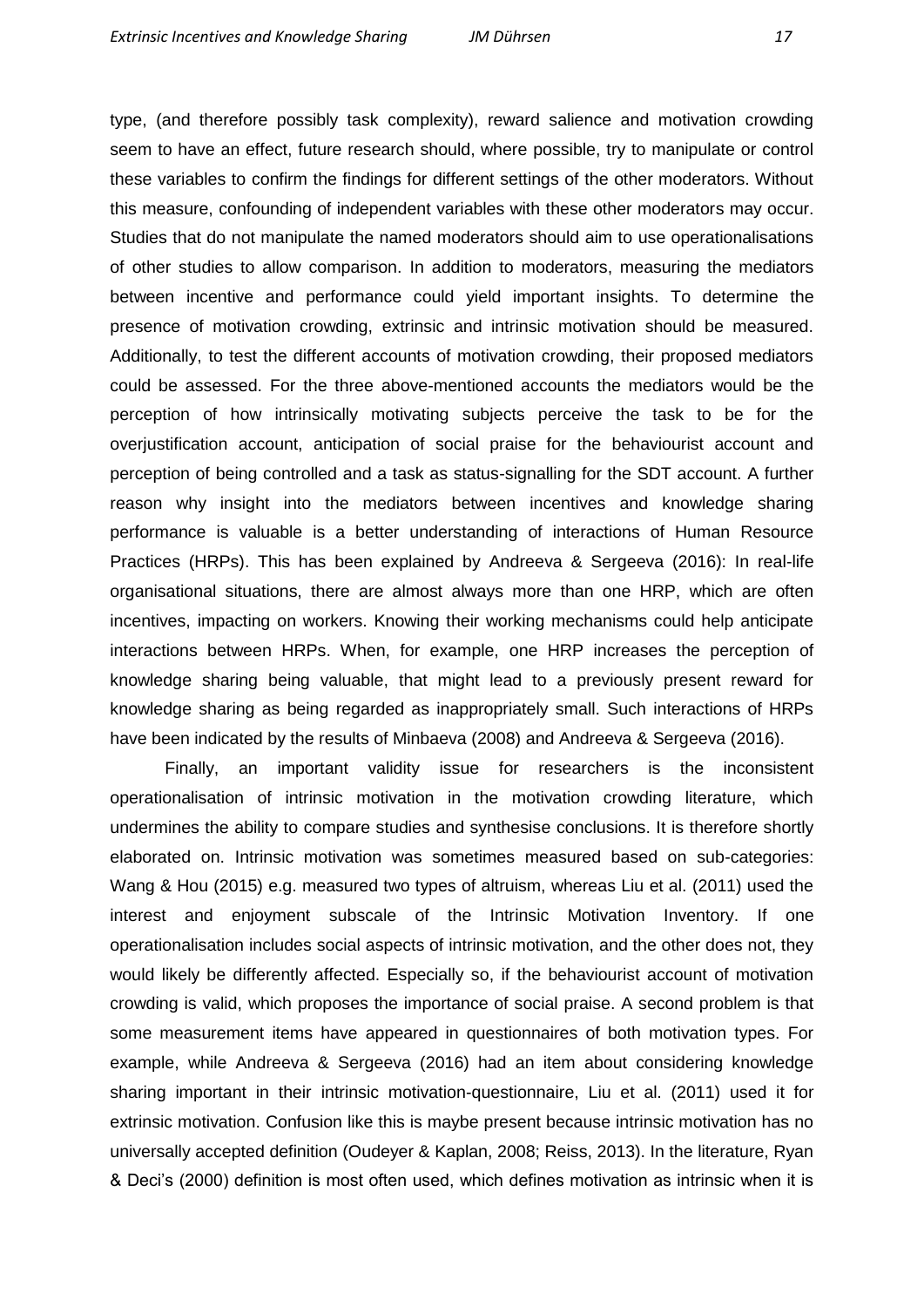derived from the task and extrinsic when it is derived from the consequences of the task. Authors therefore need to report in detail which definition and operationalisation they have used to secure construct validity. This example possibly underlines the need for abandoning the dichotomy of extrinsic and intrinsic motivation and adopt a spectrum as proposed in SDT (Ryan & Connell, 1985).

# **Conclusion**

This paper set out to advance the discussion whether there are variables that moderate the impact of incentives on knowledge sharing behaviour. The amount of research is humble, but it indicates performance type and performance salience of rewards as variables that need to be taken into account. The moderating effect of these variables makes it plausible to assume that several others do, too. If practitioners and researchers seek to learn how to promote knowledge sharing with incentives, they likely need to abandon the behaviourist paradigm that rewarded behaviours will always increase in frequency and adopt a more complex model of human motivation.

## **References**

<span id="page-17-0"></span>Andreeva, T., & Sergeeva, A. (2016). The more the better… or is it? The contradictory effects of HR practices on knowledge‐sharing motivation and behaviour. *Human Resource Management Journal*, *26*(2), 151–171.

Ariely, D., Gneezy, U., Loewenstein, G., & Mazar, N. (2009). Large stakes and big mistakes. *The Review of Economic Studies*, *76*(2), 451-469. https://doi.org/10.1111/j.1467-937X.2009.00534.x

Babcock, P. (2004). Shedding light on knowledge management. *HR magazine*, *49*(5), 46-51.

- Cameron, J., & Pierce, W. D. (1994). Reinforcement, reward, and intrinsic motivation: A metaanalysis. *Review of Educational Research*, *64*(3), 363–423.
- Cerasoli, C. P., Nicklin, J. M., & Ford, M. T. (2014). Intrinsic motivation and extrinsic incentives jointly predict performance: A 40-year meta-analysis. *Psychological bulletin*, *140*(4), 980. https://doi.org/10.1037/a0035661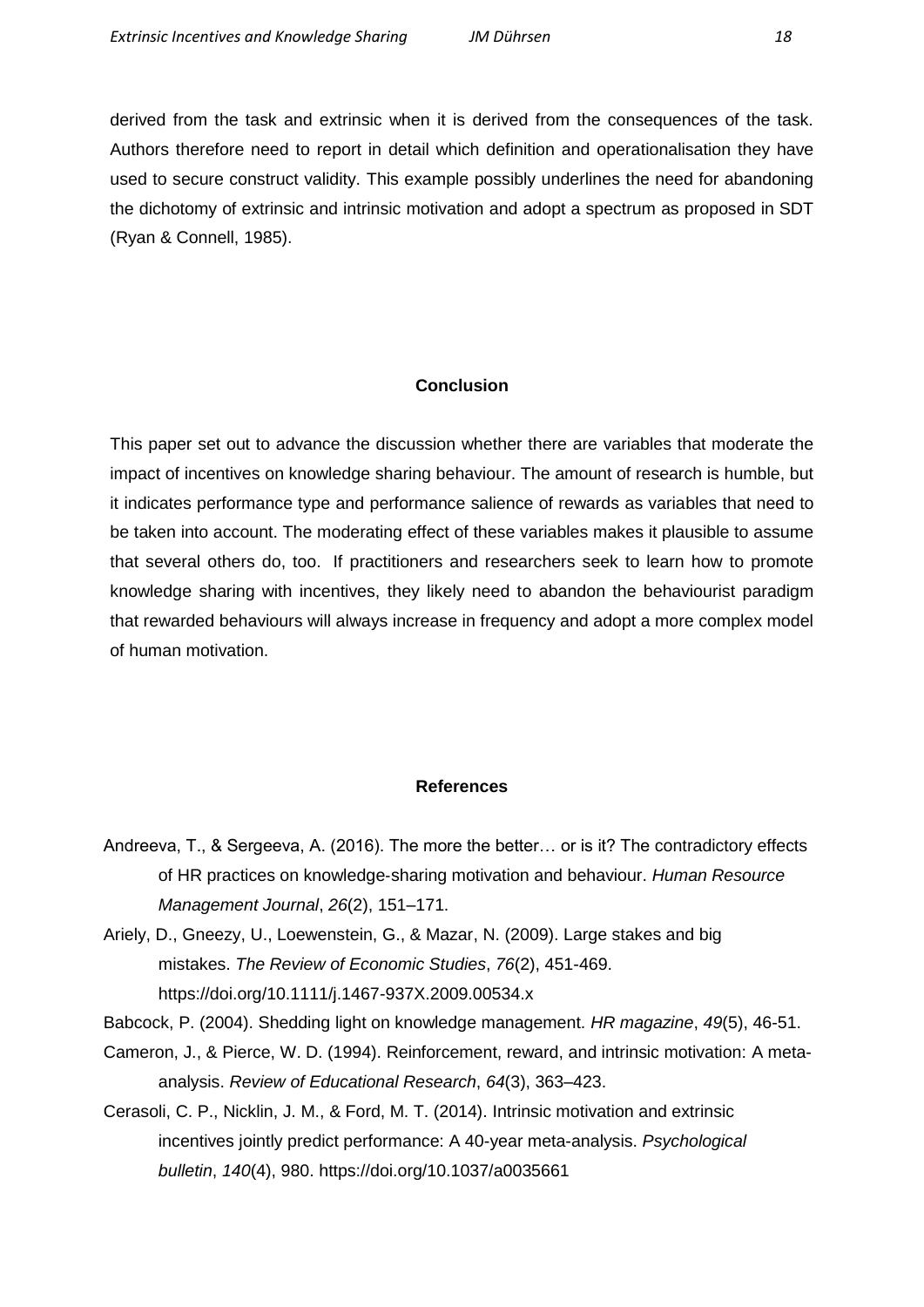Chang, T., Pao Yeh, S., & Yeh, I. J. (2007). The effects of joint reward system in new product development. *International Journal of Manpower*, *28*(3/4), 276-297.

Chou, S.-W., & Tsai, Y.-H. (2004). Knowledge creation: individual and organizational perspectives. *Journal of Information Science*, *30*(3), 205–218.

Chow, C. W., Ho, J. L., & Vera-Munoz, S. C. (2012). Exploring the Extent and Determinants of Knowledge Sharing in Audit Engagements. *Asia-Pacific Journal of Accounting & Economics*. *15*(2), 141-160. https://doi.org/10.1080/16081625.2008.9720815

Deci, E. L., Connell, J. P., & Ryan, R. M. (1989). Self-Determination in a Work Organization. *Journal of Applied Psychology*. *74*(4), 580.https://doi.org/10.1037/0021-9010.74.4.580

 Deci, E. L., & Ryan, R. M. (1980). The empirical exploration of intrinsic motivational processes. *Advances in Experimental Social Psychology*. (Vol. 13, pp. 39-80) https://doi.org/10.1016/S0065-2601(08)60130-6

Deci, E. L., Ryan, R. M., & Koestner, R. (1999). A meta-analytic review of experiments examining the effects of extrinsic rewards on intrinsic motivation. *Psychological Bulletin*. *125*(6), 627. https://doi.org/10.1037/0033-2909.125.6.627

Dickinson, A. M. (1989). The detrimental effects of extrinsic reinforcement on "intrinsic motivation." *The Behavior Analyst*, *12*(1), 1–15.

- Eisenberger, R., & Cameron, J. (1996). Detrimental effects of reward: Reality or myth? *American Psychologist*, *51*(11), 1153.
- Frey, B. S., & Jegen, R. (2001). Motivation crowding theory. *Journal of Economic Surveys*. *15*(5), 589-611. https://doi.org/10.1111/1467-6419.00150
- Gneezy, U., Meier, S., & Rey-Biel, P. (2011). When and Why Incentives (Don't) Work to Modify Behavior. *Journal of Economic Perspectives*. *25*(4), 191-210. https://doi.org/10.1257/jep.25.4.191

Grant, R. M. (1996). Toward a knowledge-based theory of the firm. *Strategic Management Journal*. *17*(S2), 109-122. https://doi.org/10.1002/smj.4250171110

Holsapple, C. (2013). *Handbook on knowledge management 1: Knowledge matters* (Vol. 1). Springer Science & Business Media.

Hung, S. Y., Durcikova, A., Lai, H. M., & Lin, W. M. (2011). The influence of intrinsic and extrinsic motivation on individuals knowledge sharing behavior. *International Journal of Human Computer Studies*. *69*(6), 415-427. https://doi.org/10.1016/j.ijhcs.2011.02.004

Hutzschenreuter, T., & Listner, F. (2007). A contingency view on knowledge transfer: Empirical evidence from the software industry. *Knowledge Management Research and Practice*. *5*(2), 136-150. https://doi.org/10.1057/palgrave.kmrp.8500136

Kasemsap, K. (2013). The role of knowledge sharing on organisational innovation: An integrated framework. In *Quality Innovation: Knowledge, Theory, and Practices*. (pp. 247-271). IGI Global. https://doi.org/10.4018/978-1-4666-4769-5.ch012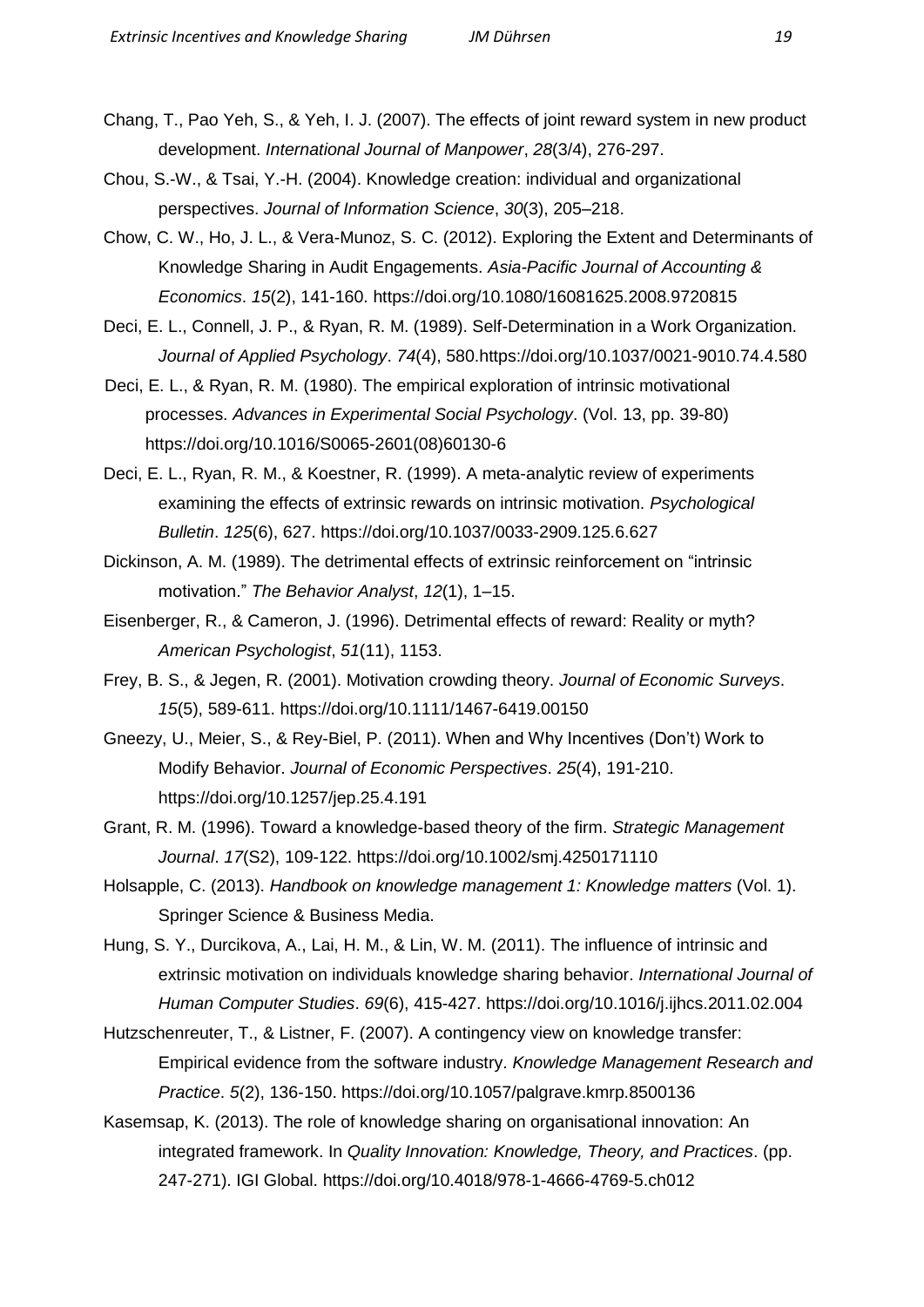- Kettles, D., St. Louis, R. D., & Steinbart, P. J. (2017). An experimental investigation of the individual and joint effects of financial and non-financial incentives on knowledge sharing using enterprise social media. *Communications of the Association for Information Systems*. *41*, 27. https://doi.org/10.17705/1CAIS.04127
- Lam, A., & Lambermont-Ford, J. P. (2010). Knowledge sharing in organisational contexts: A motivation-based perspective. *Journal of Knowledge Management*. *14*(1), 51-66. https://doi.org/10.1108/13673271011015561
- Lepper, M. R., Greene, D., & Nisbett, R. E. (1973). Undermining children's intrinsic interest with extrinsic reward: A test of the "overjustification" hypothesis. *Journal of Personality and Social Psychology*. *28*(1), 129. https://doi.org/10.1037/h0035519
- Lin, H. F. (2007). Effects of extrinsic and intrinsic motivation on employee knowledge sharing intentions. *Journal of Information Science*. *33*(2), 135-149. https://doi.org/10.1177/0165551506068174
- Liu, Chih-Chung; Liang, Ting-Peng; Rajagopalan, Balaji; and Sambamurthy, V. (2011). The Crowding Effect Of Rewards On Knowledge-Sharing Behavior In Virtual Communities. *PACIS 2011 Proceedings*. (p. 116)
- Minbaeva, D. B. (2008). HRM practices affecting extrinsic and intrinsic motivation of knowledge receivers and their effect on intra-MNC knowledge transfer. *International Business Review*. *17*(6), 703-713.<https://doi.org/10.1016/j.ibusrev.2008.08.001>
- Oudeyer, P. Y., & Kaplan, F. (2008). How can we define intrinsic motivation? In *Proceedings of the 8th Conf. on Epigenetic Robotics, 5*, 29-31.
- Reiss, S. (2013). *Myths of intrinsic motivation*. IDS Publishing Corporation.
- Reynolds, G. S. (1961). Attention in the Pigeon 1. *Journal of the Experimental Analysis of Behavior*, *4*(3), 203-208.
- Ryan, R. M., & Deci, E. L. (2000). Intrinsic and Extrinsic Motivations: Classic Definitions and New Directions. *Contemporary Educational Psychology*, *25*(1), 54-67. https://doi.org/10.1006/ceps.1999.1020
- Schwartz, D. G., & Te'eni, D. (2011). Encyclopedia of Knowledge Management. IGI Global Publishing
- Shoemaker, N. (2016). Can Universities Encourage Students Continued Motivation For Knowledge Sharing And How Can This Help Organizations? *Journal of College Teaching & Learning (TLC)*, *11*(3), 99. https://doi.org/10.19030/tlc.v11i3.8757
- Tong, Y., Wang, X., & Teo, H. H. (2007). Understanding the intention of information contribution to online feedback systems from social exchange and motivation crowding perspectives. *Proceedings of the Annual Hawaii International Conference on System Sciences*. *(HICSS'07)* (pp. 28-28). IEEE. https://doi.org/10.1109/HICSS.2007.585